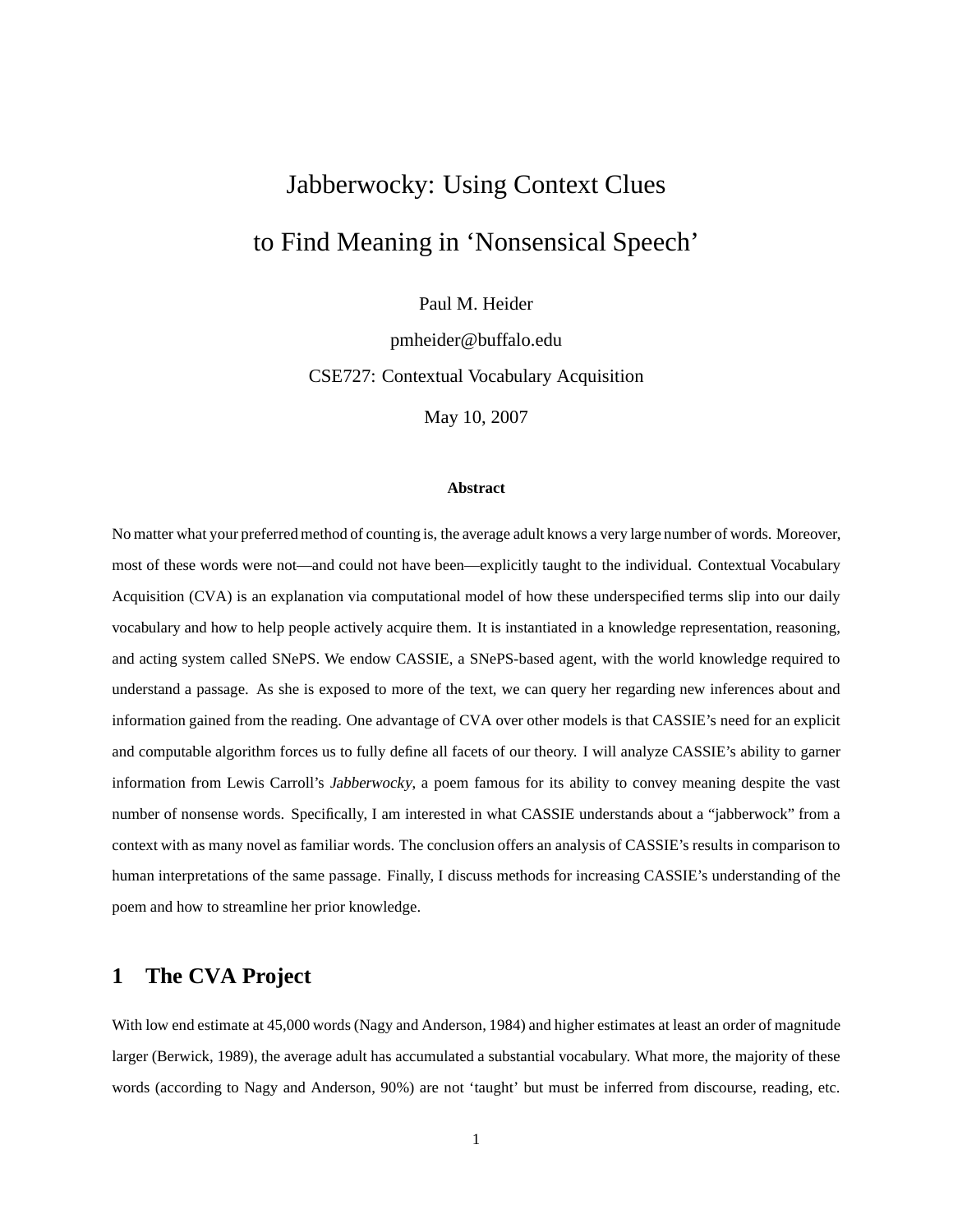In all cases, these new words occur in some sort of environment and that environment, more often that not, contains some clues or feedback about features of the word. When a reader unconsciously uses these clues to develop and understanding of a word, we call this incidental contextual vocabulary acquisition (CVA). Much less often but still achievalbe, a reader will set out to actively collect and analyze these clues (via deliberate CVA). Ideally, institutations of education would help guide students who have difficulty with incidental CVA by training them on deliberate CVA methods.<sup>1</sup> According to overview by Rapaport and Kibby (2006), the science of teaching deliberate CVA is still very, very peurile. The main weakness in the state of the art strategies is that they are most vague at the point when the student needs the most guidance. For instance, the strategy described for English as a Second Language in Clarke and Nation (1980) (via Rapaport and Kibby (2006)) puts all of the focus into "guess the word". Woe be to the student who does not already have clear methods for developing textual clues into possible guesses and good heuristics choosing guesses from the lot.

In contrast with these attempts, we are trying to develop the algorithmic side of CVA through computational modeling and modeling of human protocols. It is instantiated in a LISP-based knowledge representation, reasoning, and acting system called SNePS. I will leave a more thorough explanation of the SNePS engine to the next section. One advantage of CVA over other models is that the system's need for an explicit and computable algorithm forces us to fully define all facets of our theory. Generally speaking, we endow CASSIE, a SNePS-based agent, with the world knowledge required to understand a passage. As she is exposed to more of the text, we can query her regarding new inferences about and information gained from the reading. As we are interested in vocabulary acquisition, a single word from the text is chosen as the target unknown word which we wish to learn more about. Most questions to CASSIE are directed at better understanding that word.

More specifically, any given text (below, I will be analyzing Lewis Carroll's Jabberwocky from Through the Looking-Glass and What Alice Found There) is translated into the equivalent SNePS's node-network. I have used responses to the text elicited from humans to help guide my decision as to what prior knowledge is also necessary to understand the text. These background rules and world facts are not explicitly tied in any way to the target word and no information is coded about the 'unknown' word, either. We then feed CASSIE the passage's SNePS representation one unit (usually a clause) at a time to simulate reading. Finally, we invoke a definition algorithm that tries to analyze this created semantic network from the perspective of the unknown word. What concepts are directly related (first-order) to it? What do we know about the other concepts normally associated with first-order concepts?

After a brief introduction to SNePS, I will analyze the human protocols that were gathered and the subsequent background knowledge I felt was necessary to encode. I will discuss CASSIE's ability to garner information from the passage and, finally, what developments could be made to the general CVA algorithm to improve the reading of this

<sup>&</sup>lt;sup>1</sup> Imagine how large an advantage those proficient users of CVA have if they know and understand even 50% more words than their unskilled counterparts.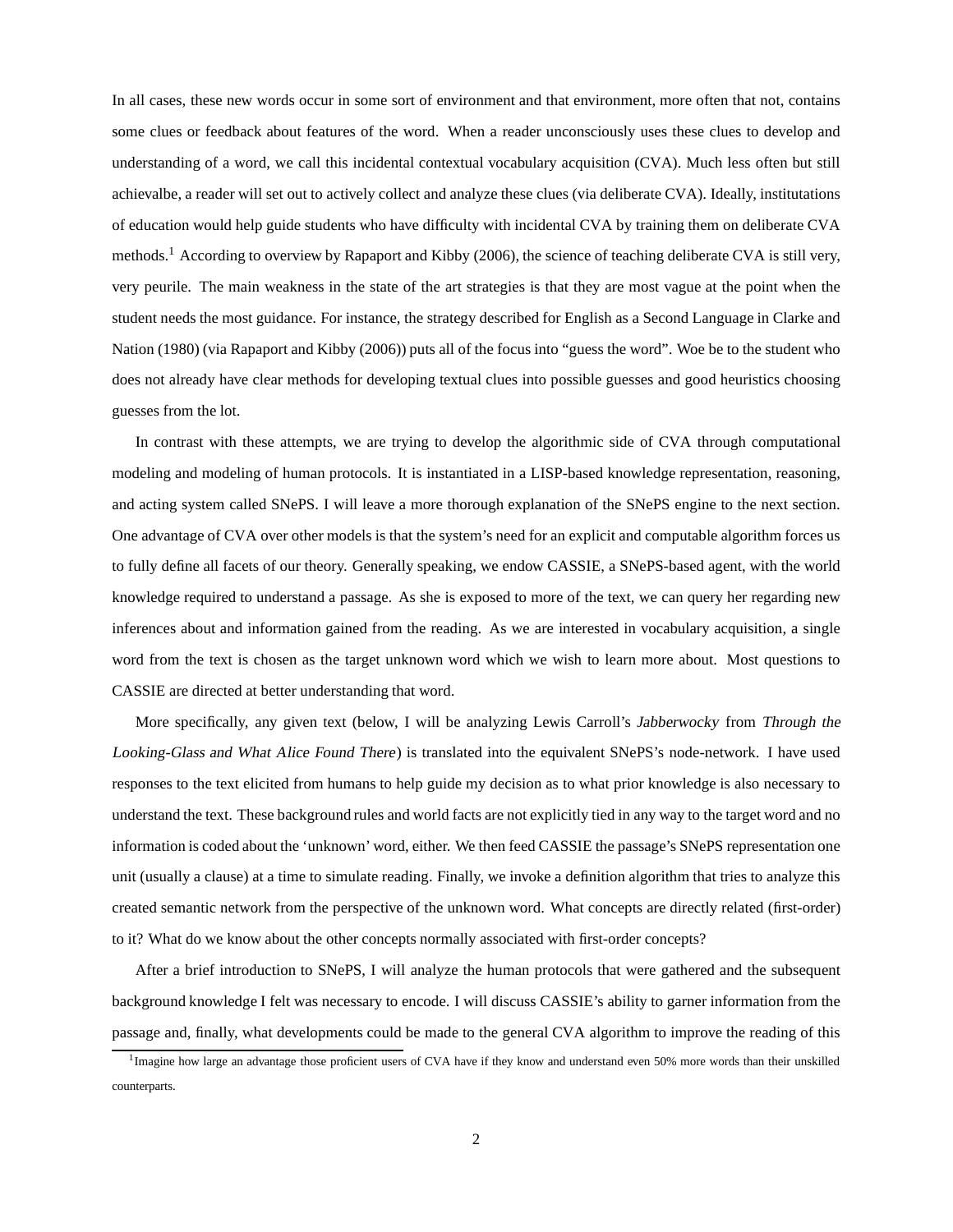and other texts. I thought Jabberwocky would be a fitting text to analyze meaning recovery as it is most famous for its ability to convey meaning despite the vast number of nonsense words. As Alice describes the passage, "Somehow it seems to fill my head with ideas—only I don't exactly know what they are!".

## **1.1 A SNePS Background**

Semantic networks come in many shapes and flavors. Some of the major differences lie in the meaning attached to each node, the paths between nodes, and how inferences are made about the nodes and paths. Some systems, for example, assign concepts and relations only to the nodes. Meaning is depicted in the network by conceptual nodes connected to each other through relational nodes. SNePS, in contrast, is an inferencing system that assigns meaning to both nodes and paths. Inferences can be made based on matching path structures, matching nodes, or some combination of the two. The paths used for this system are bi-directional but not transitive. In other words, you can move across a path in either direction but the directions are not necessarily treated equally. Finally, the system keeps separate those nodes which are believed by the system to be true ("asserted," in the language of SNePS) and those which could possibly be true. Among other uses, these unasserted nodes can function as propositions believed by other agents or untested hypotheses, depending on the purpose of the network.

In figure 1, the proposition "colorless ideas" can be depicted by the node m1! with an object arc to word "ideas" and a property arc to the word "colorless". The ! (bang) labels those nodes which are believed by the system (for our purposes, CASSIE). In addition to the meaning mentioned above, this contrast can also help us to differentiate between CASSIE knowing that there exists some colorless ideas and the abstract concept of colorless ideas.



Figure 1: The Simple Proposition "colorless ideas" in SNePS

In one view of SNePS networks, each node represents a separate proposition. Sentences are traditionally modeled as a single proposition with sub-propositions. For example, the syntax for a basic declarative sentence is shown in figure 2. I have used a dashed line to represent optional arguments. The semantics of the sentence pictured are as follows: some agent "NP" is performing the action "Verb" with direct object modifier "DO" and an optional indirect object "IO".

In the last two examples, the network has only shown relationships between concepts. Two of the standard case frames (i.e., a set of arc labels with an associated semantic interpretation) attach these abstract concepts to the words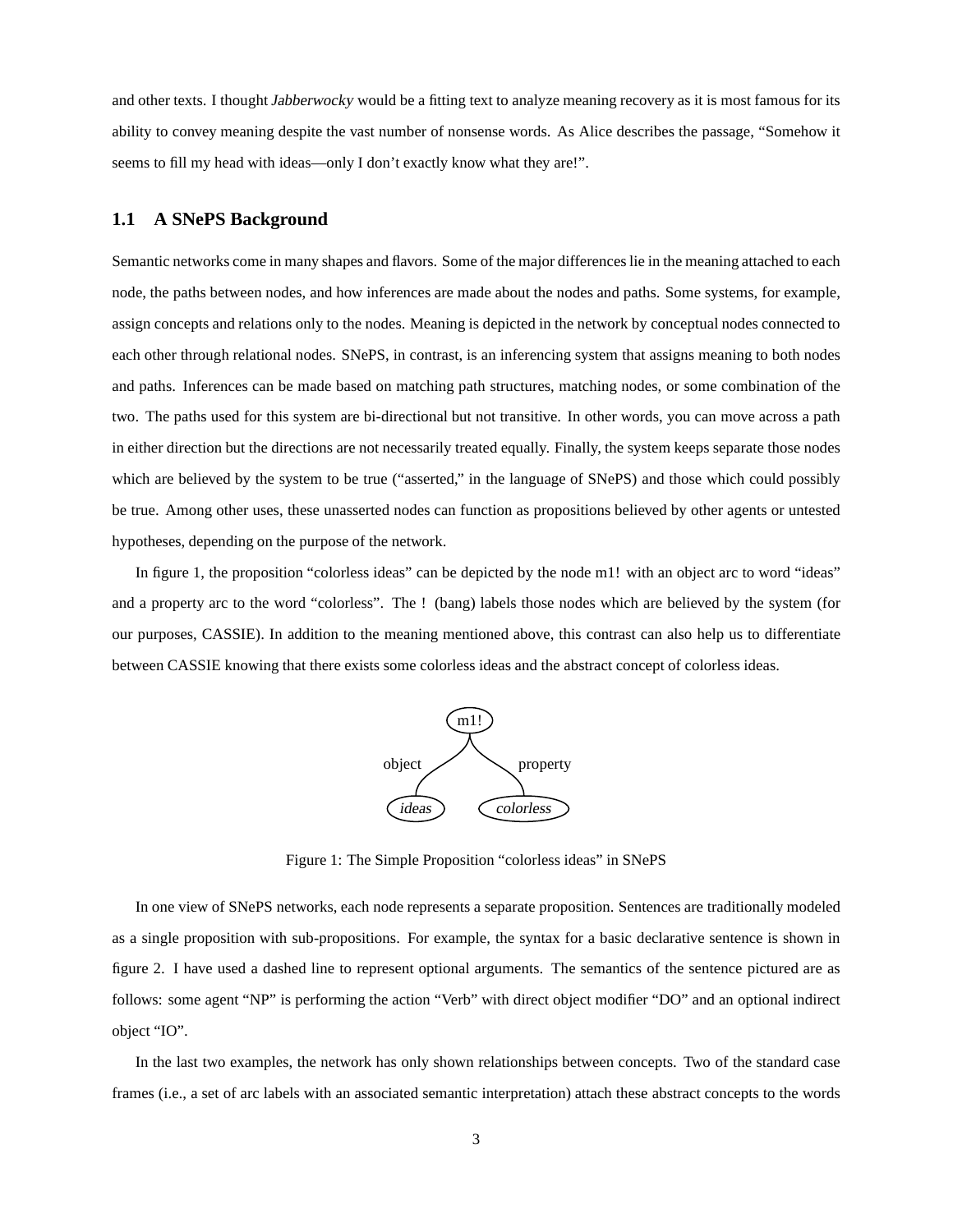

Figure 2: A Simple Declarative Sentence Template in SNePS

which refer to them: LEX and OBJECT/PROPER-NAME. The semantic interpretation for these frames are listed below the syntax in figure 3. There are six more standard frames I make use of: MEMBER/CLASS, SUBCLASS/SUPERCLASS, OBJECT/PROPERTY, PART/WHOLE, OBJECT/REL/POSSESSOR, and OBJECT1/REL/OBJECT2. They have been grouped into sets of two with the semantics and syntax likewise juxtaposed.<sup>2</sup> My use of the case frames is intended to mirror the semantics prescribed by the algorithm and can be further researched in the SNePS case frame dictionary (Shapiro et al., 1996). I will cover the non-standard case frames employed in the final discussion section as they did not influence CASSIE's understanding of "jabberwock".



 $[[m1]]$  is the concept expressed by uttering  $[[x1]]$   $[[m2]]$  is the proposition

 $[[x2]]$  is called by the proper name  $[[y2]]$ 

Figure 3: Referent Case Frame Syntax and Semantics

# **2 Human Protocols**

The original text of Jabberwocky consists of seven stanzas. For the purposes of this project, I have eliminated the first and last stanza as they do not contain any references to our target word "jabberwock". The remaining stanzas were labeled one through five (with a base zero if you wish to include the dropped stanza). Before interviewing a subject,

<sup>2</sup>This manner of grouping is not the standard system but one I find mnemonically useful.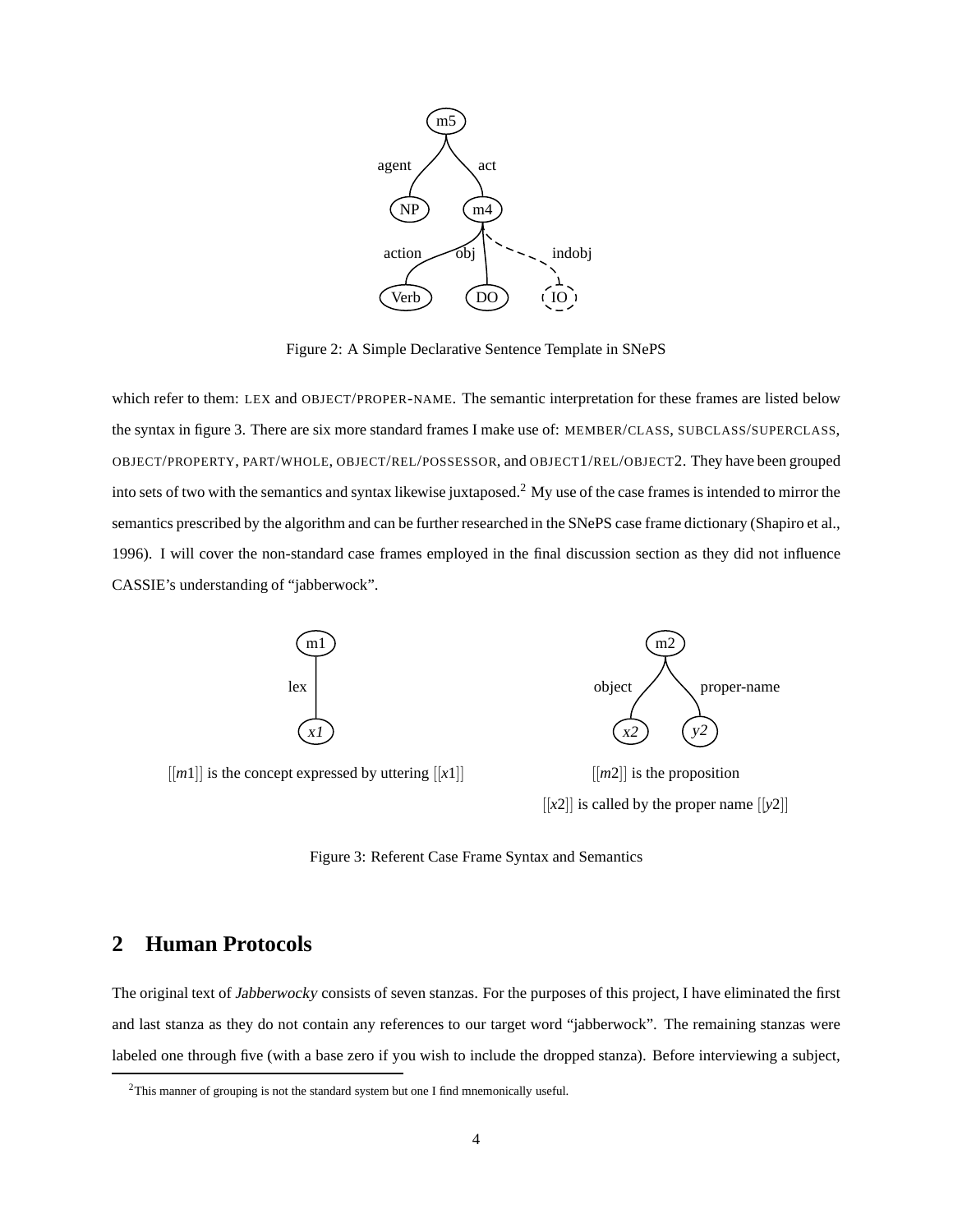

Figure 4: Ontological Case Frame Syntax and Semantics



Figure 5: Elemental Case Frame Syntax and Semantics

I asked if she had any prior knowledge of the poem or word. At two of the participants had of the poem but did not know what it was about. My protocols come from 2 native speakers of English and 3 non-native speakers (although one of the former has a graduate degree in literary criticism). The passage was displayed one stanza at a time with the highlighting shown below (and in the appendix) to emphasize the any reference to the target word. After the consultant had an opportunity to read the newest part of the passage, I interrogated him as to his understanding of the term. In the case of a null response, I asked if a particular word in the passage influenced his opinion (e.g., "Where you surprised the jabberwock had a head?"). Any other response had to be supported with evidence from the text or general world knowledge (e.g., "It has a big head because [the head] makes [the hero] galumph [and] galumph sounds like 'awkward', 'humpy', 'gallop"). Lastly, I thought it was important to include native and non-native speakers because much of the text includes artificial words. Some of these words have onomatopoeic qualities and I thought different language bases would help normalize any such influence.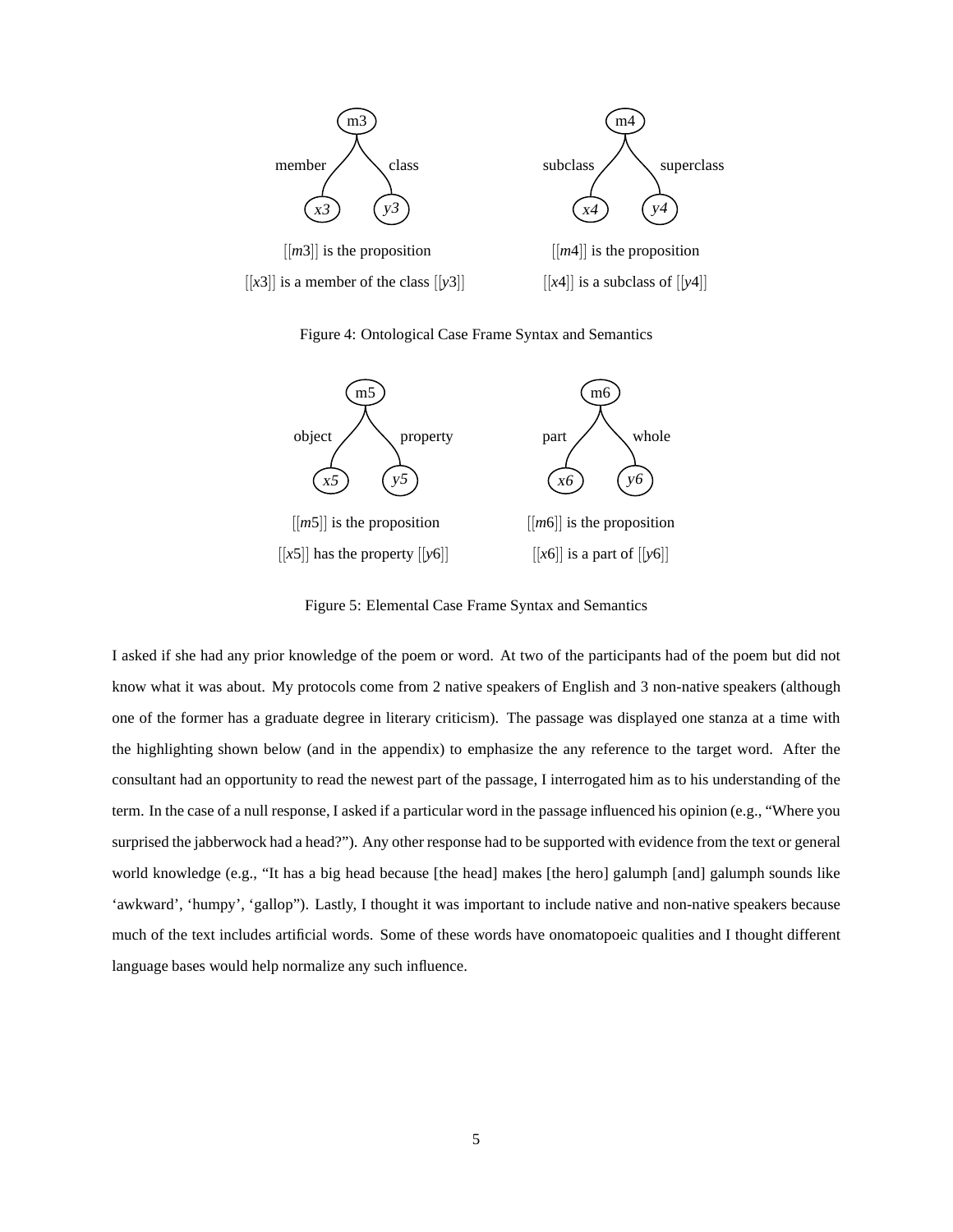

#### Figure 6: Relational Case Frame Syntax and Semantics

#### (1) "Beware the **Jabberwock**, my son!

The jaws that bite, the claws that catch! Beware the Jubjub bird, and shun The frumious Bandersnatch!"

#### **2.1 Stanza One**

The responses to the first stanza ranged from broadest "not human" (CO) to the already specific "a dangerous monster or giant bird". The primary clues cited initially were the presence of 'jaws' and 'claws'. The general consensus was that both of these are common features of animals, monsters, and birds but not of humans. Next, the warning to 'beware' implies the Jabberwock is somehow dangerous. One particular informant went so far as to say that 'bite' and 'catch' must mean abnormal (and thus, most likely dangerous) version of the more standard action. Many people cited the parallel structure with the 'Jubjub bird' as evidence for the Jabberwock's avian status.

From this section, I chose to develop those features in CASSIE's prior knowledge which would emphasize the features 'monster' and 'dangerous'. As you can see from the algorithm's output after reading the first stanza, anatomical features are apparent, one superclass of the Jabberwock can be derived, and CASSIE can infer at least one property. Discussion in the next section explains how my particular background knowledge helped the reader to derive this early definition.

```
;;;;;;;;;;;;;;;;;;;;;;;;;;;;;;;;;;;;;;;;;;;;;;;;;;;;;;;;;;;;;;;;;
; Ask Cassie what "JabberwockY" means:
ˆ(
--> defineNoun "JabberwockY")
Definition of JabberwockY:
Class Inclusions: monster,
```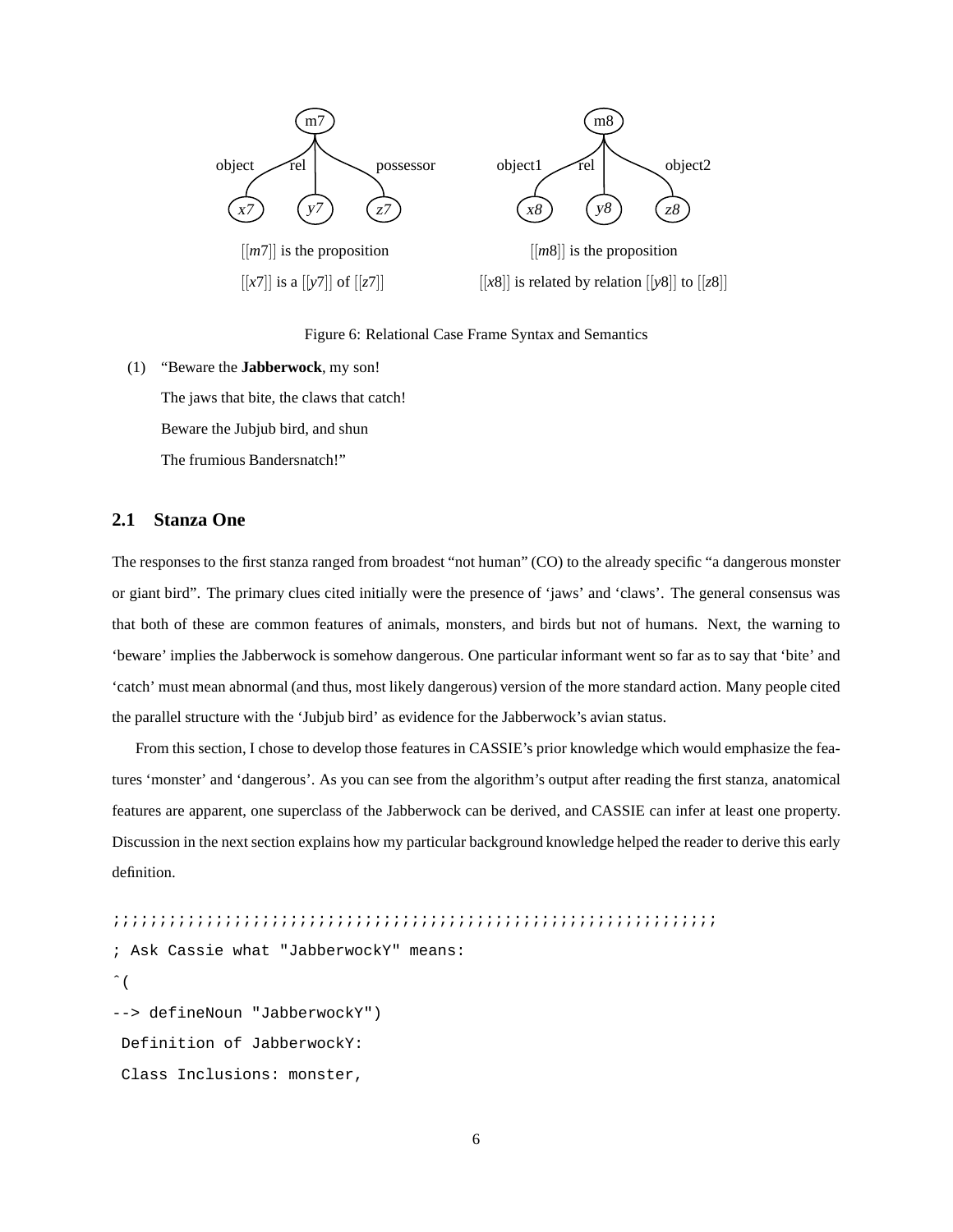```
Possible Structure: jaws, jaws claws,
 Possible Actions: bite,
 Possible Properties: dangerous,
nil
* ;;;;;;;;;;;;;;;;;;;;;;;;;;;;;;;;;;;;;;;;;;;;;;;;;;;;;;;;;;;;;;;;;
```
## **2.2 Stanza Two**

(2) He took his vorpal sword in hand: Long time the manxome **foe** he sought – So rested he by the Tumtum tree, And stood awhile in thought.

The second stanza revealed more relational features. Everyone noted that 'sought' had strong implications but disagreed as to exactly what they were. It could mean the Jabberwock is valuable or that it is a good hider. The beast must also be mortal because, as CO put it, "swords are for slaying". The two most interesting reactions to the word 'enemy' were from RA and VA. The former thought only a truly worthy creature could be a enemy. The jabberwock was thus a fabulous creature. The latter believed 'enemy' reinforced her notion of dangerous and harmful from the first stanza.

I thought the relationship of enemy was most important to address. The other features were very difficult to develop and did not seem to provide any knowledge not imparted by another part of the poem. 'Evil', as you can see CASSIE inferred, may not be a very salient feature to you. Again, I will defer explanation until the advertised discussion of background knowledge.

```
;;;;;;;;;;;;;;;;;;;;;;;;;;;;;;;;;;;;;;;;;;;;;;;;;;;;;;;;;;;;;;;;;
; Ask Cassie what "JabberwockY" means:
\hat{\ } (
--> defineNoun "JabberwockY")
Definition of JabberwockY:
 Class Inclusions: monster,
 Possible Structure: jaws, jaws claws,
 Possible Actions: bite,
 Possible Properties: evil, dangerous, foe of human,
nil
```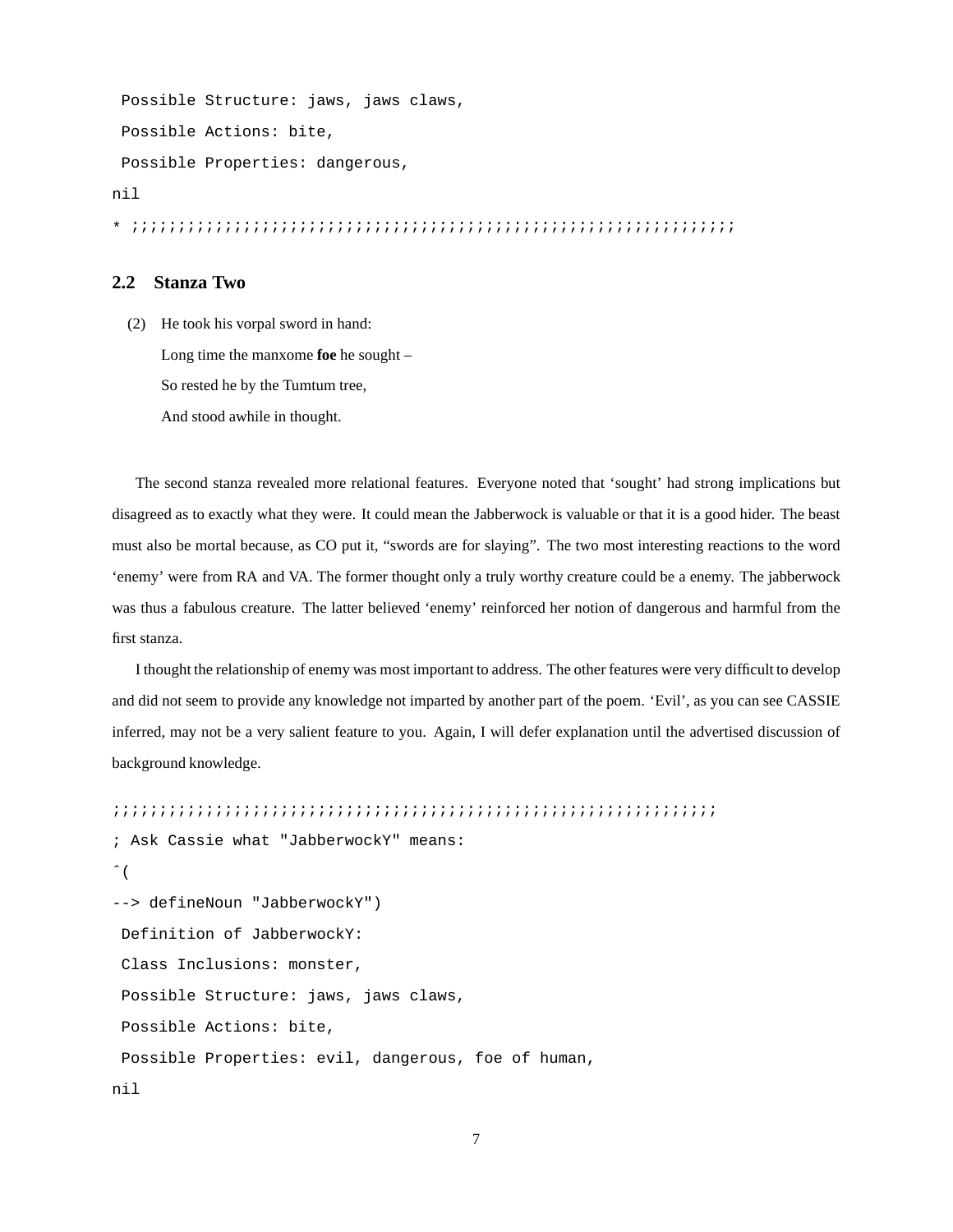## **2.3 Stanza Three**

```
(3) And, as in uffish thought he stood,
     The Jabberwock, with eyes of flame,
     Came whiffling through the tulgey wood,
     And burbled as it came!
```
The consultants' assumptions about anatomy were brought to bear on this stanza. Most had accepted the mention of jaws and claws as significant. Perhaps because eyes were so essentially part of the picture they had already constructed, the eyes were initially only interpreted metaphorically. The author should not need to mention physical eyes and thus did not. It was also interesting to hear 'whiffle' be described as 'flying' in as many different ways as I had informants.

Because of this stanza, I include a section on anatomy in the prior knowledge and defined 'whiffling' as a manner of flight. The extra definitional aspects produced by the third stanza would probably only appear in a more thorough definition done by a human. For CASSIE the additional information regarding actions helps her to create classes of individuals with shared action spaces.

```
;;;;;;;;;;;;;;;;;;;;;;;;;;;;;;;;;;;;;;;;;;;;;;;;;;;;;;;;;;;;;;;;;
; Ask Cassie what "JabberwockY" means:
\hat{\ } (
--> defineNoun "JabberwockY")
 Definition of JabberwockY:
 Class Inclusions: monster,
 Possible Structure: jaws, jaws claws, jaws eyes,
 Possible Actions: whiffle, fly, bite, burble,
 Possible Properties: evil, dangerous, foe of human,
nil
* ;;;;;;;;;;;;;;;;;;;;;;;;;;;;;;;;;;;;;;;;;;;;;;;;;;;;;;;;;;;;;;;;;
```
## **2.4 Stanza Four**

As with eyes in the passage above, none of the subjects thought 'head' was a feature worth meaning. Nonetheless, they all concurred with the notion that the Jabberwock had a head. Without a clever psychological experiment, it would be difficult to determine if they resolved the existence of the head only when queried or at the introduction of another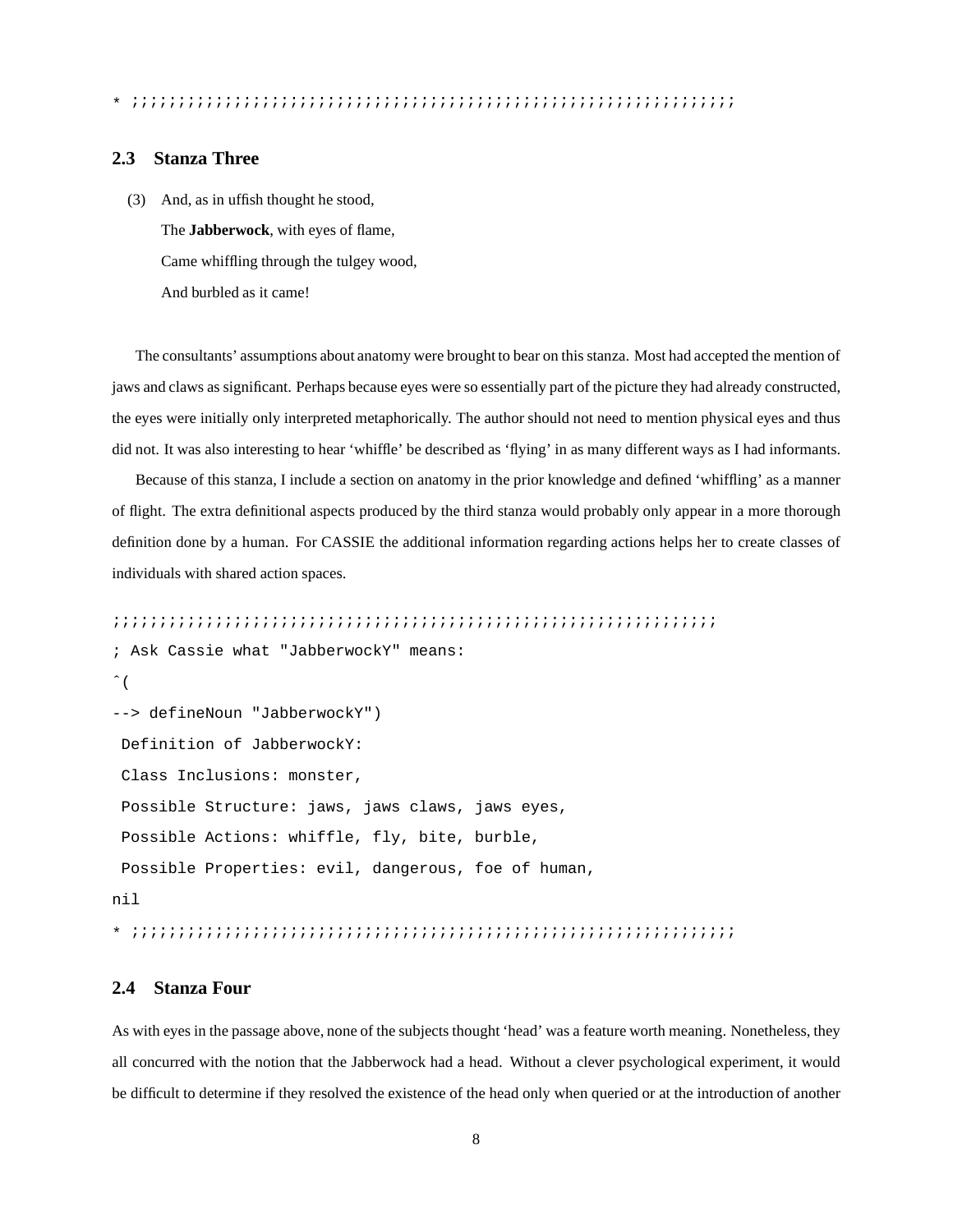(4) One, two! One, two! And through and through The vorpal blade went snicker-snack! He left **it** dead, and with **its** head He went galumphing back.

highly related feature. 'Galumph' received varied but relatively uninteresting interpretations. The mortality of the creature was again noted. Also, the significance of the head as a trophy could provide fodder for more development of the passage.

The most consistent elements of the Jabberwock's existence have already been covered by other inferences. In fact, the official definition as produce by the algorithm does not change after the third stanza. This stanza did inspire me to add the 'state' arc for reasons I will explain in the discussion section.

## **2.5 Stanza Five**

(5) "And, has thou slain the **Jabberwock**? Come to my arms, my beamish boy! O frabjous day! Callooh! Callay!" He chortled in his joy.

The happiness of the old man to hear of the death led RA and KI to believe the Jabberwock must be bad. CO was only more convinced the Jabberwock must be great, valiant, or powerful to warrant such notoriety in death.

The consultants had exhausted their basic level inferences about the Jabberwock and mostly opted to maintain their earlier beliefs.

## **3 Current Background Knowledge and Further Work**

## **3.1 Inheritance and Linnaean Knowledge**

While perhaps not apropos to every text, my poem benefited greatly from a very general ontology of creatures and their related features. One informant claimed the Jabberwock was naturally a bird because it had claws while another preferred to infer the claws from the fact that the Jabberwock was a bird. We could see a very fruitful correlation between class membership and natural properties. Even the negative membership was inferred from these properties (viz., 'jabberwock' is not human because it has jaws and claws).

I think more research could be done into developing a simple ontology of common nouns. There has already been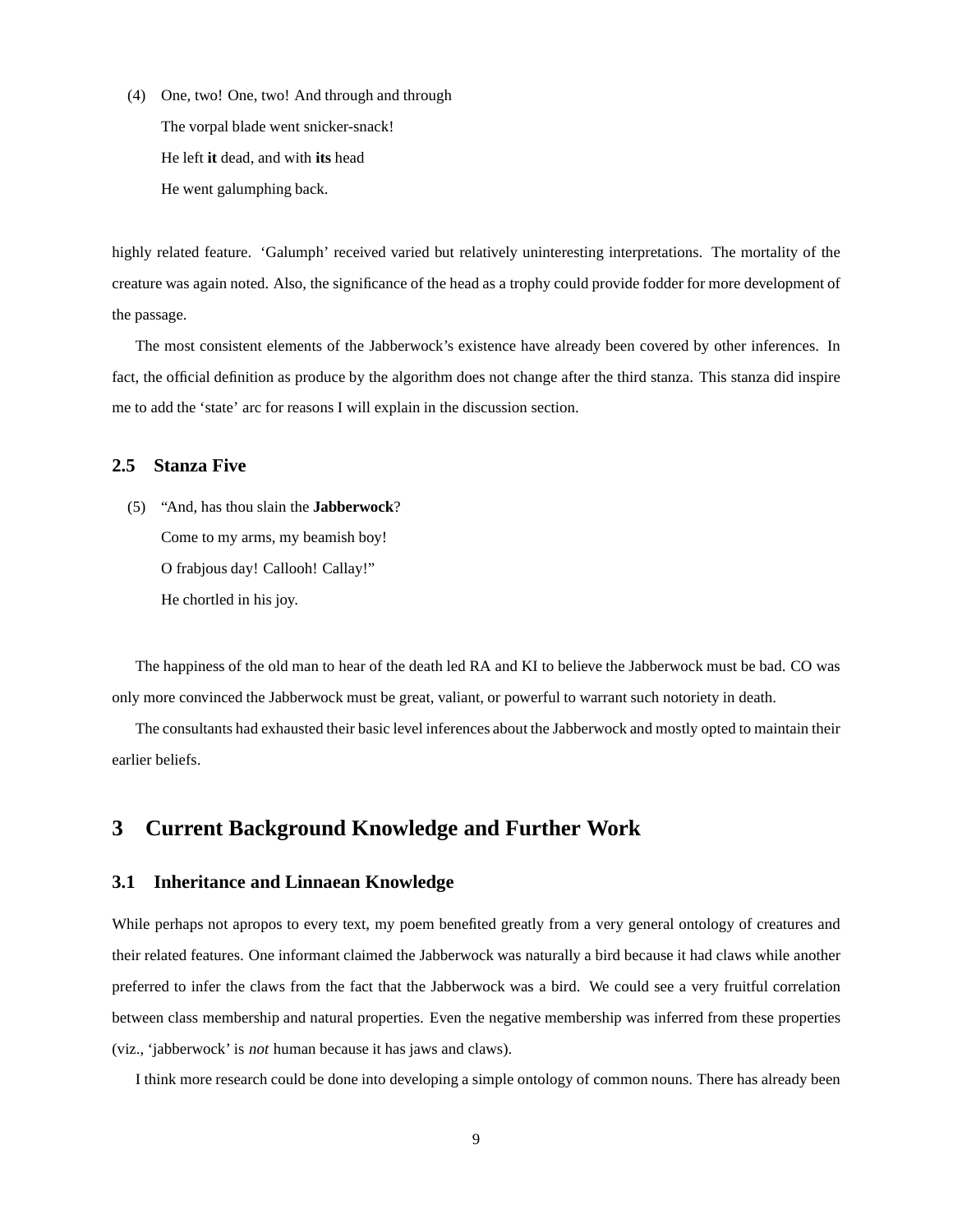some work in giving CASSIE access to the notion of basic level terms. The SNePS ability to search along arbitrarily complicated paths has also given CASSIE an broad means to infer interesting implications of property inheritance. I was still forced to explicitly code some rules of feature acquisition. For instance, many speakers felt the Jabberwock was dangerous because it had dangerous clauses. This type of part/whole property inheritance has not been fully explored. The primary difficulty in developing this areas is creating a complete but not contrary or fully circular system. I imagine such a system would be composed of modules that could be individually applied to situations and texts without invoking the entire apparatus.

#### **3.2 Morality**

An informant who specializes in literary criticism introduced some very intriguing features derived from expectations of the story and the medium. For instance, the focus or main character of a story is assumed to be moral center and, thus, represents our temporary concept of good. Her enemies are inherently evil and her goals are desirable ends.

On a more general note, I think CASSIE could be invested with similar plot expectations. My background included only two facts: bad is the enemy of good and the main character is always good. Nonetheless, CASSIE's sentiments toward the two primary characters matched those of the readers.

#### **3.3 Semantic Knowledge**

Several consultants provided feedback that focused on one particular connotation of a word or another. I have already mentioned the unanimity of 'whiffle' being a subclass of 'fly'. Two more potent examples are 'catch' and 'bite'. Because the author chose to mention these acts, readers felt they must be significant and not the prototypical form of either verb. Even though both were viewed in the same light, I intentionally divided their significance between the two so as to more unique paths to derive a definition rather than a single, all-encompassing path. Specifically, both verbs were thought to imply some sort of dangerous animal. Instead of associated catching and biting with danger, I chose to encode only 'catch' as a dangerous action. I then focused on the anatomical aspect of jaws (i.e., if A has jaws, A must be an animal because all animals have jaws). I do not think the background knowledge related to these features can really be generalized or necessarily put to use outside of this passage. The more important take-away message would be to stay consistent to a particular word sense within a passage. That is, if jaws are implied to be dangerous at the start of a text, any later mentions of jaws are also of the dangerous variety.

## **3.4 Passage Specific Knowledge**

Finally, 'monster', 'beast', and 'creature' were used by all those surveyed. It was an important element of everyone's understanding of the Jabberwock. As part of the general Linnaean taxonomy above, I included special knowledge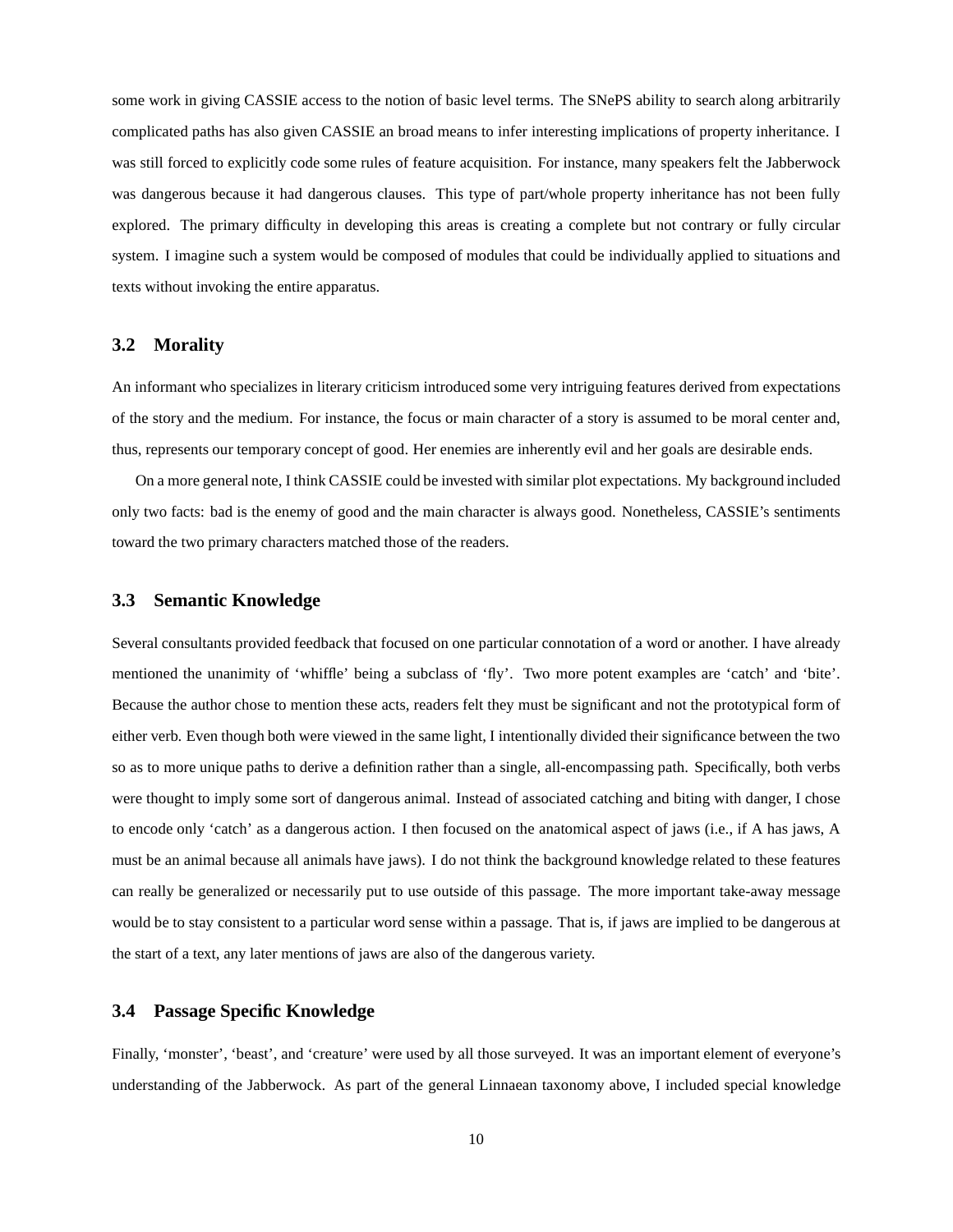about what constitutes a monster. For the purposes of this passage, a monster was any dangerous living thing and, most certainly, different from a human. Much like the additional semantics I discussed above, this prior knowledge is unlikely to transfer well to other texts.

# **4 Deepening the Passage Comprehension**

In an effort to improve CASSIE's overall understanding of Jabberwocky without regard to defining the unknown word, I have introduced two non-standard case frames. As neither of the two case frames I introduced were significantly used by the algorithm, OBJECT/STATE and AGENT/ACT/ACTION/MANNER both represent extensions that would deepen CASSIE's understanding of the poem. First, I thought it was important to distinguish permanent properties of an object from temporary properties. This distinction is especially important for given passage so as to prevent CASSIE from inferring that 'dead' is a general property of Jabberwock's. There are footprints in the algorithm of a

Development of 'manner' would no doubt be in parallel with an adverbial algorithm. Because of the particular protocols I was working worth, I could have also chosen to encode the relationship between 'whiffle' and 'fly' with a SUBCLASS/SUPERCLASS case frame instead.



Figure 7: Non-standard Case Frame Syntax and Semantics

A rather simple step for the future would be to properly apply motion and location case frames to the passage. I know they are currently not used by the algorithm, but they would provide for a more accurate reading of the passage.

Unfortunately, I was only able to use the algorithm to define the class in which the Jabberwock is a member. I would like to see the algorithm develop in a direction that allows for the 'definition' of single instances. Instead asking "What is a Jabberwock", I imagine this algorithm as asking "Who is (a) Jabberwock".

Finally, my encoding of the passage could be aligned with the current algorithm better. There is evidence of my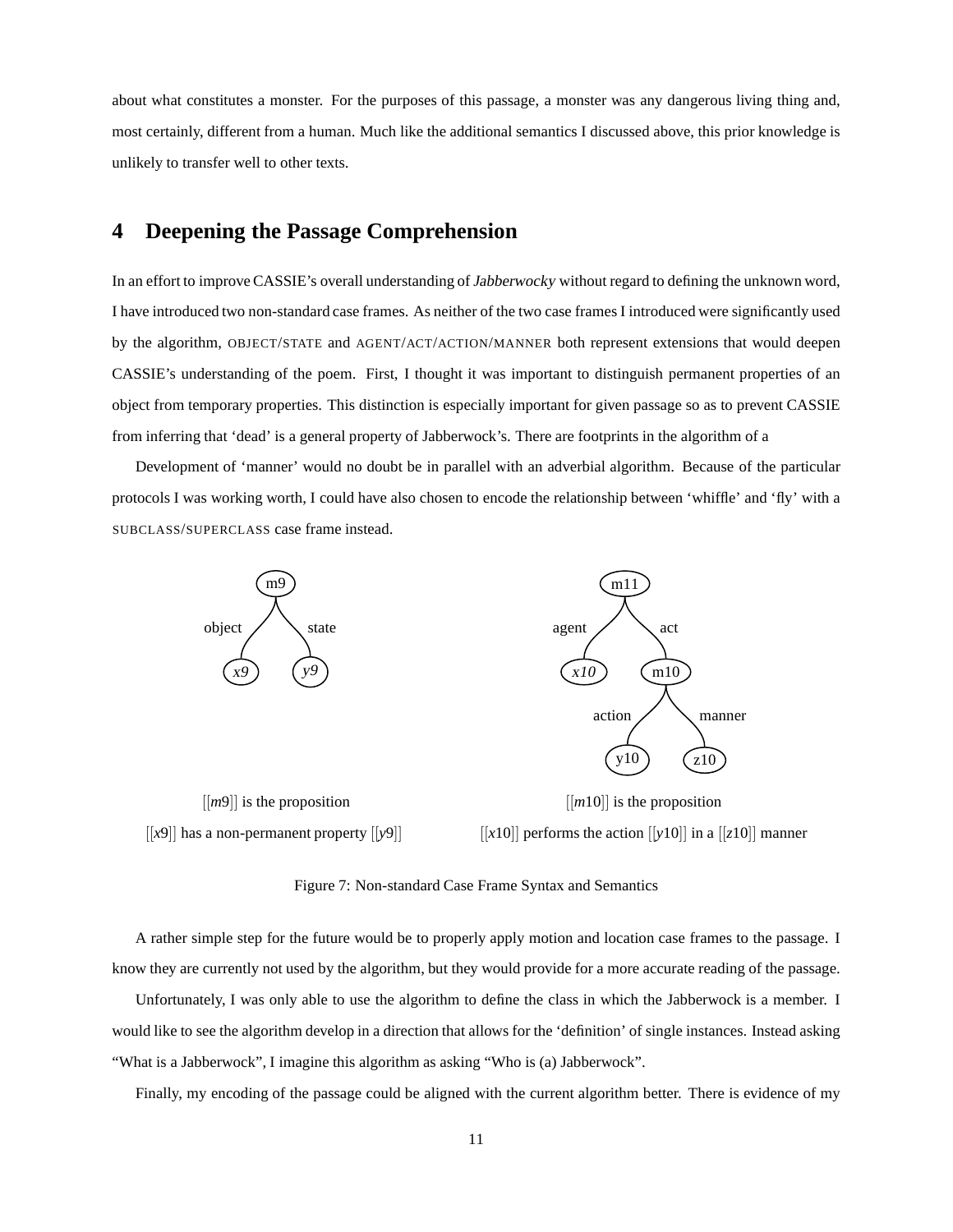slight deviation in many "possible" features rather than definite or strict features. Some alignment requires recoding the prior knowledge to be more causal. Other improvements could be made by changing my description of the semantic space. In general, I used fewer ANT/CQ arcs than would be ideal.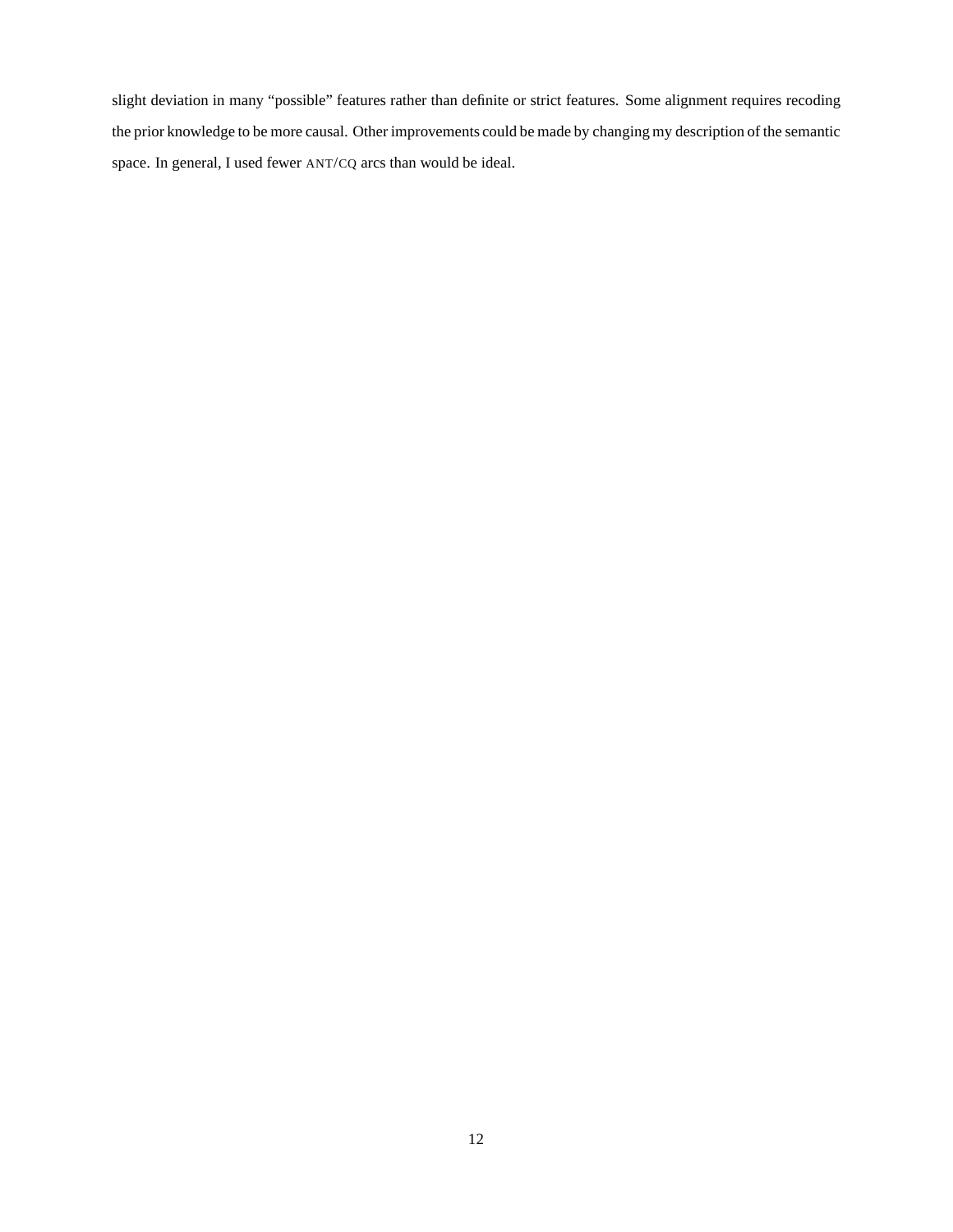# **A Lewis Carroll's Jabberwocky**

'Twas brillig, and the slithy toves Did gyre and gimble in the wabe: All mimsy were the borogoves, And the mome raths outgrabe.

"Beware the **Jabberwock**, my son! The jaws that bite, the claws that catch! Beware the Jubjub bird, and shun The frumious Bandersnatch!"

He took his vorpal sword in hand: Long time the manxome **foe** he sought – So rested he by the Tumtum tree, And stood awhile in thought.

And, as in uffish thought he stood, The **Jabberwock**, with eyes of flame, Came whiffling through the tulgey wood, And burbled as it came!

One, two! One, two! And through and through The vorpal blade went snicker-snack! He left **it** dead, and with **its** head He went galumphing back.

"And, has thou slain the **Jabberwock**? Come to my arms, my beamish boy! O frabjous day! Callooh! Callay!" He chortled in his joy.

'Twas brillig, and the slithy toves Did gyre and gimble in the wabe: All mimsy were the borogoves, And the mome raths outgrabe.

13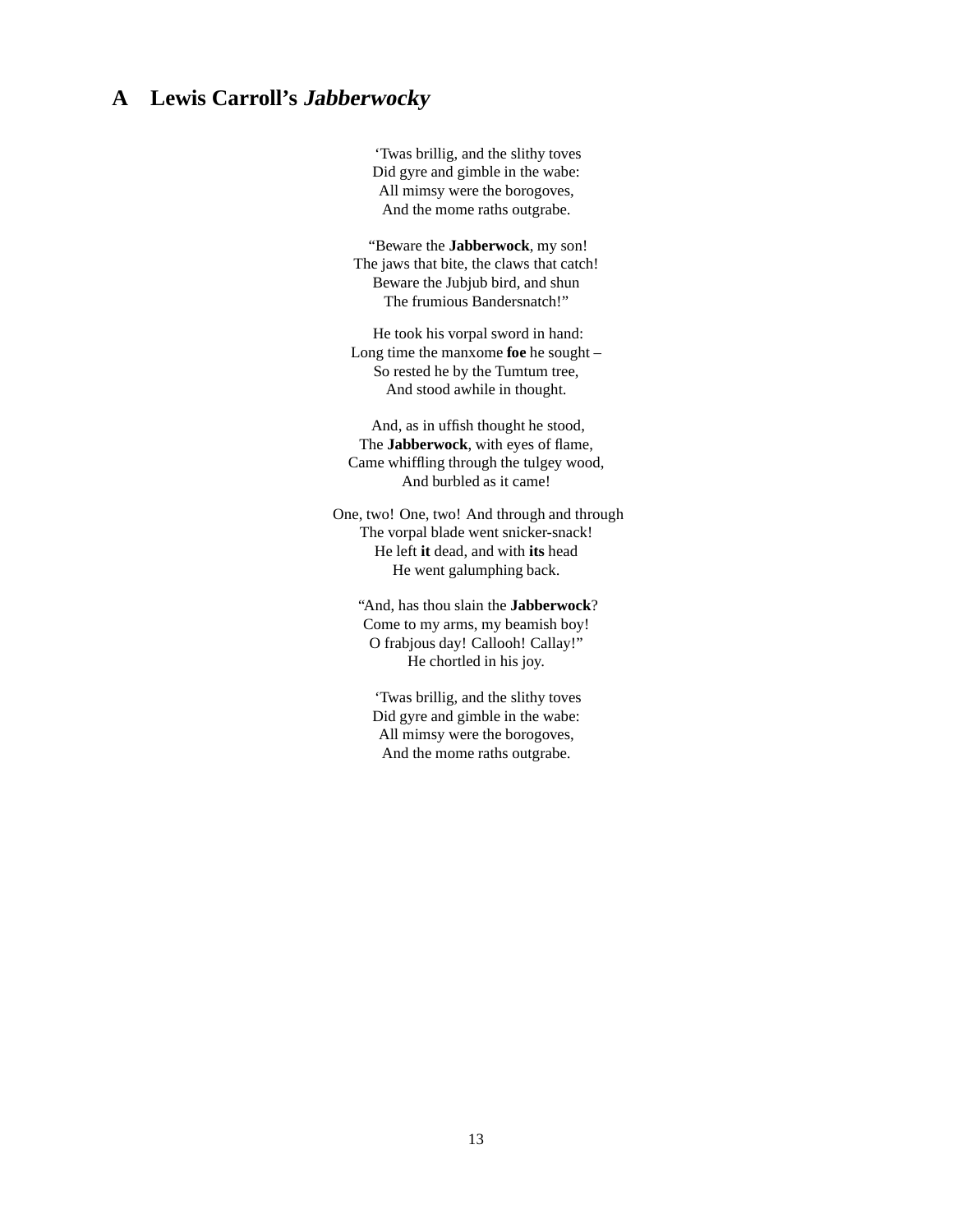## **B Complete Demo Transcript**

```
Script started on Thu May 10 03:32:07 2007
pollux {˜/courses/CSE727/word} > acl
International Allegro CL Enterprise Edition
8.0 [Solaris] (Apr 10, 2007 13:09)
Copyright (C) 1985-2005, Franz Inc., Oakland, CA, USA. All Rights Reserved.
This development copy of Allegro CL is licensed to:
   [4549] University at Buffalo
;; Optimization settings: safety 1, space 1, speed 1, debug 2.
;; For a complete description of all compiler switches given the
;; current optimization settings evaluate (explain-compiler-settings).
; \; ; \; --;; Current reader case mode: :case-sensitive-lower
cl-user(1): (load "/projects/snwiz/bin/sneps")
; Loading /projects/snwiz/bin/sneps.lisp
Loading system SNePS...10% 20% 30% 40% 50% 60% 70% 80% 90% 100%
SNePS-2.6 [PL:2 2007/03/19 18:32:05] loaded.
Type '(sneps)' or '(snepslog)' to get started.
t
cl-user(2): (sneps)
   Welcome to SNePS-2.6 [PL:2 2007/03/19 18:32:05]
Copyright (C) 1984--2004 by Research Foundation of
State University of New York. SNePS comes with ABSOLUTELY NO WARRANTY!
Type '(copyright)' for detailed copyright information.
Type '(demo)' for a list of example applications.
   5/10/2007 3:32:33
* (demo "/home/lingrad/pmheider/courses/CSE727/word/jabberwock.demo")
; Fast loading from bundle code/streama.fasl.
File /home/lingrad/pmheider/courses/CSE727/word/jabberwock.demo is now the
 source of input.
CPU time : 0.03
* ; =======================================================================
               jabberwock.demo
; DATE: 2007-05-10
; PROGRAMMER: Paul M. Heider
;; this template version: snepsul-template.demo-20061005.txt
; Lines beginning with a semi-colon are comments.
; Lines beginning with "ˆ" are Lisp commands.
; All other lines are SNePSUL commands.
;
```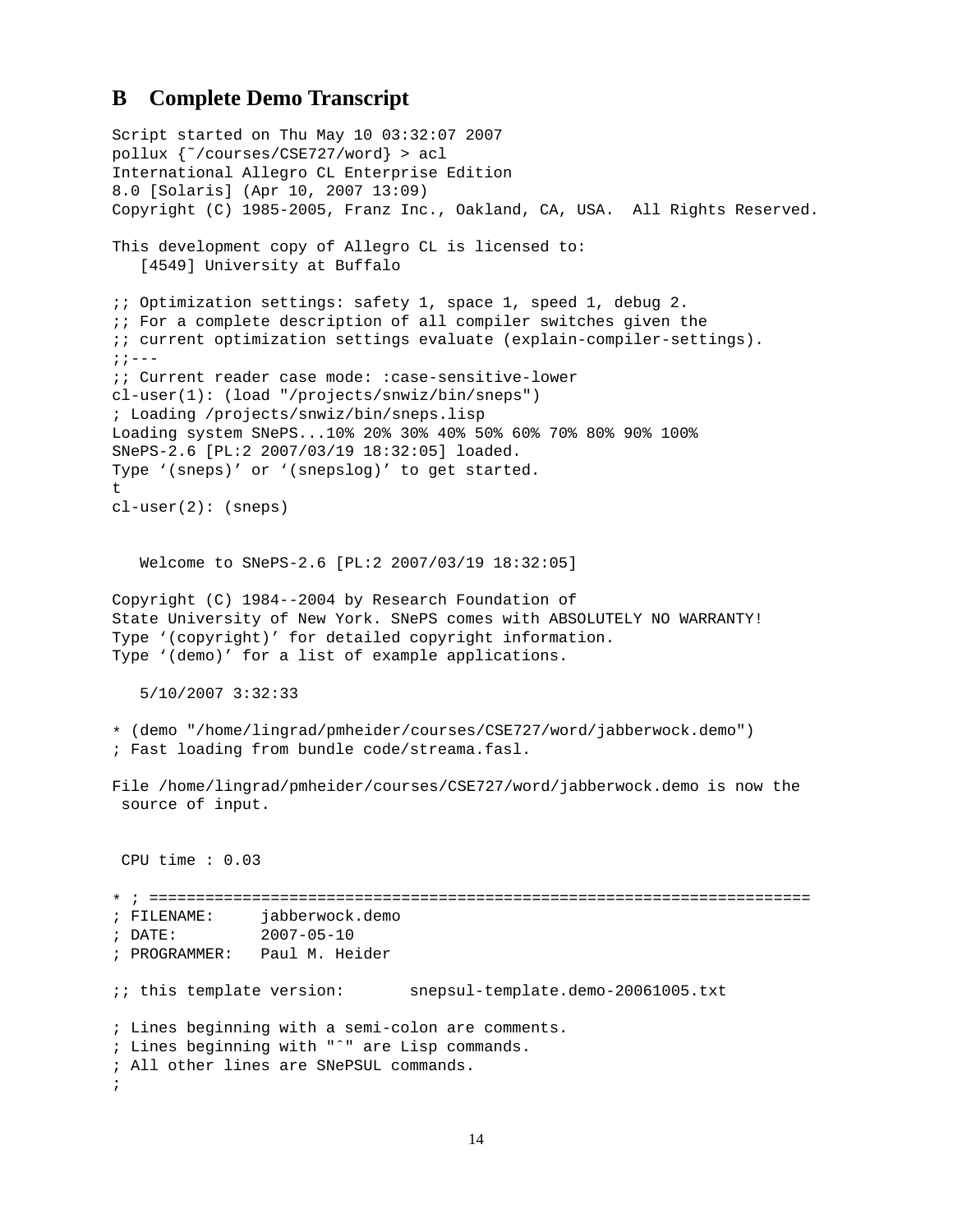```
; To use this file: run SNePS; at the SNePS prompt (*), type:
;
; (demo "/home/lingrad/pmheider/courses/CSE727/word/jabberwock.demo" :av)
; (demo "/home/lingrad/pmheider/courses/CSE727/word/jabberwock.demo")
;
; Make sure all necessary files are in the current working directory
; or else use full path names.
; =======================================================================
; Turn off inference tracing.
; This is optional; if tracing is desired, then delete this.
\hat{\ } (
--> setq snip:*infertrace* nil)
nil
CPU time : 0.00
*
; Load the appropriate definition algorithm:
\hat{\ } (
--> load "/projects/rapaport/CVA/STN2/defun_noun.cl")
; Loading /projects/rapaport/CVA/STN2/defun_noun.cl
t
CPU time : 0.24
* ;
; Clear the SNePS network:
(resetnet)
Net reset - Relations and paths are still defined
CPU time : 0.00
*
; load all pre-defined relations:
(intext "/projects/rapaport/CVA/STN2/demos/rels")
Loading file /projects/rapaport/CVA/STN2/demos/rels.
; Fast loading /util/acl80/code/streamc.001
;;; Installing foreign patch, version 1
; Fast loading from bundle code/efft-euc-base.fasl.
; Fast loading from bundle code/efft-utf8-base.fasl.
; Fast loading from bundle code/efft-void.fasl.
; Fast loading from bundle code/efft-latin1-base.fasl.
CPU time : 0.43
```

```
*
```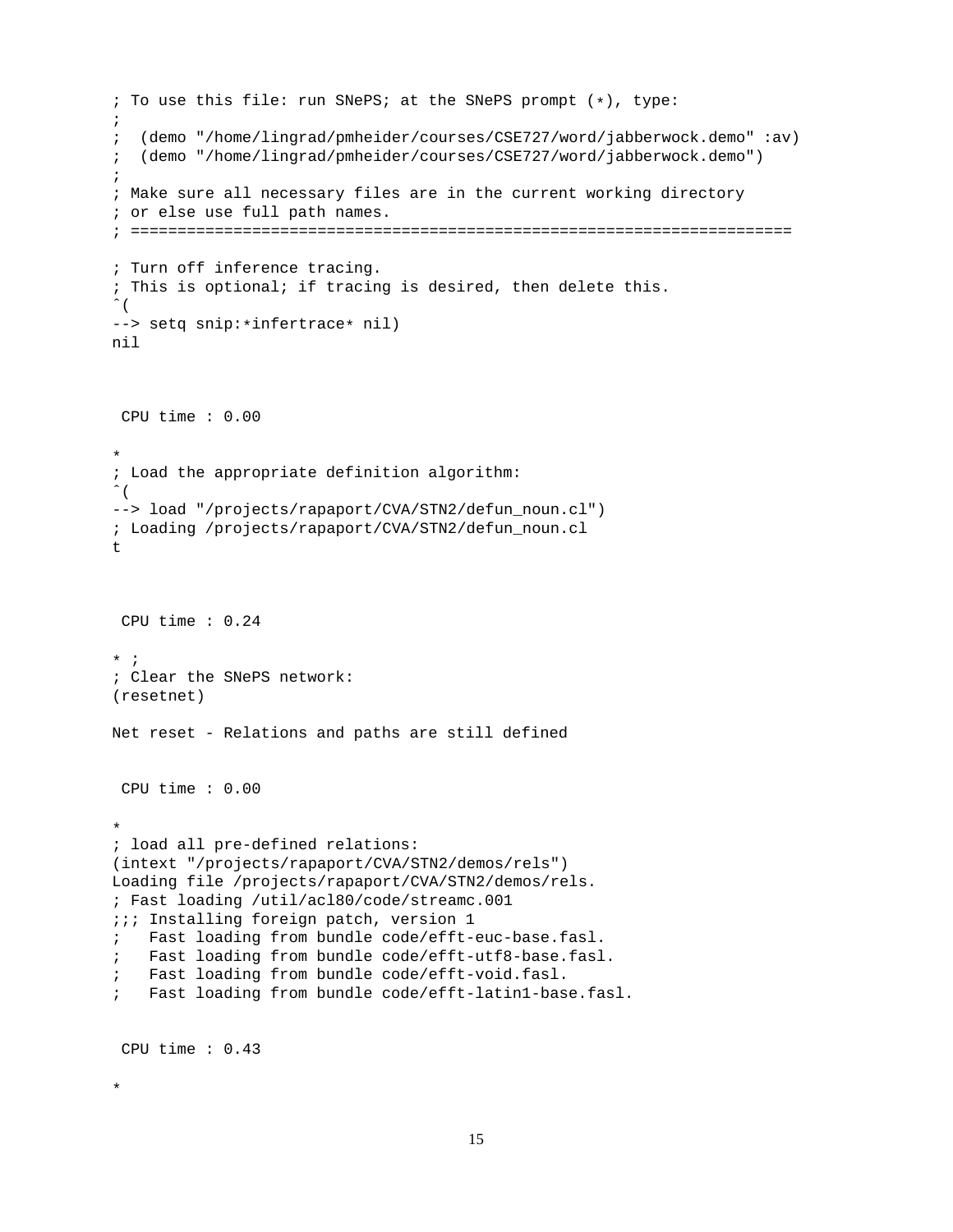```
; load all pre-defined path definitions:
(intext "/projects/rapaport/CVA/mkb3.CVA/paths/paths")
Loading file /projects/rapaport/CVA/mkb3.CVA/paths/paths.
before implied by the path (compose before
                            (kstar (compose after- ! before)))
before- implied by the path (compose (kstar (compose before- ! after))
                             before-)
after implied by the path (compose after
                           (kstar (compose before- ! after)))
after- implied by the path (compose (kstar (compose after- ! before))
                            after-)
sub1 implied by the path (compose object1- superclass- ! subclass
                          superclass- ! subclass)
sub1- implied by the path (compose subclass- ! superclass subclass- !
                           superclass object1)
super1 implied by the path (compose superclass subclass- ! superclass
                            object1- ! object2)
super1- implied by the path (compose object2- ! object1 superclass- !
                             subclass superclass-)
superclass implied by the path (or superclass super1)
superclass- implied by the path (or superclass- super1-)
CPU time : 0.06
*
; object/state: a subclass of the object/property
; for (assert object A state B), object A is said to be in the state B where
; state is some non-permanent property currently assigned to A
(define state)
(state)
CPU time : 0.00
*
; agent/act/action/manner: a subclass of the agent/act/action
; for (assert agent A act (build action B manner C)), C correlates to a
; standard definition of an adverb: A performs B in the manner of C.
;(define manner)
; BACKGROUND KNOWLEDGE:
; =====================
;; animacy is a property with two possible states: dead or alive
i; any individual of a class who has the proper animate can either
i; be in the state of dead or in the state of alive (and is alive by default)
;;;; ANIMALS ;;;;
;; birds are animals
(describe
 (assert subclass (build lex "bird") = bird
         superclass (build lex "animal") = animal))
```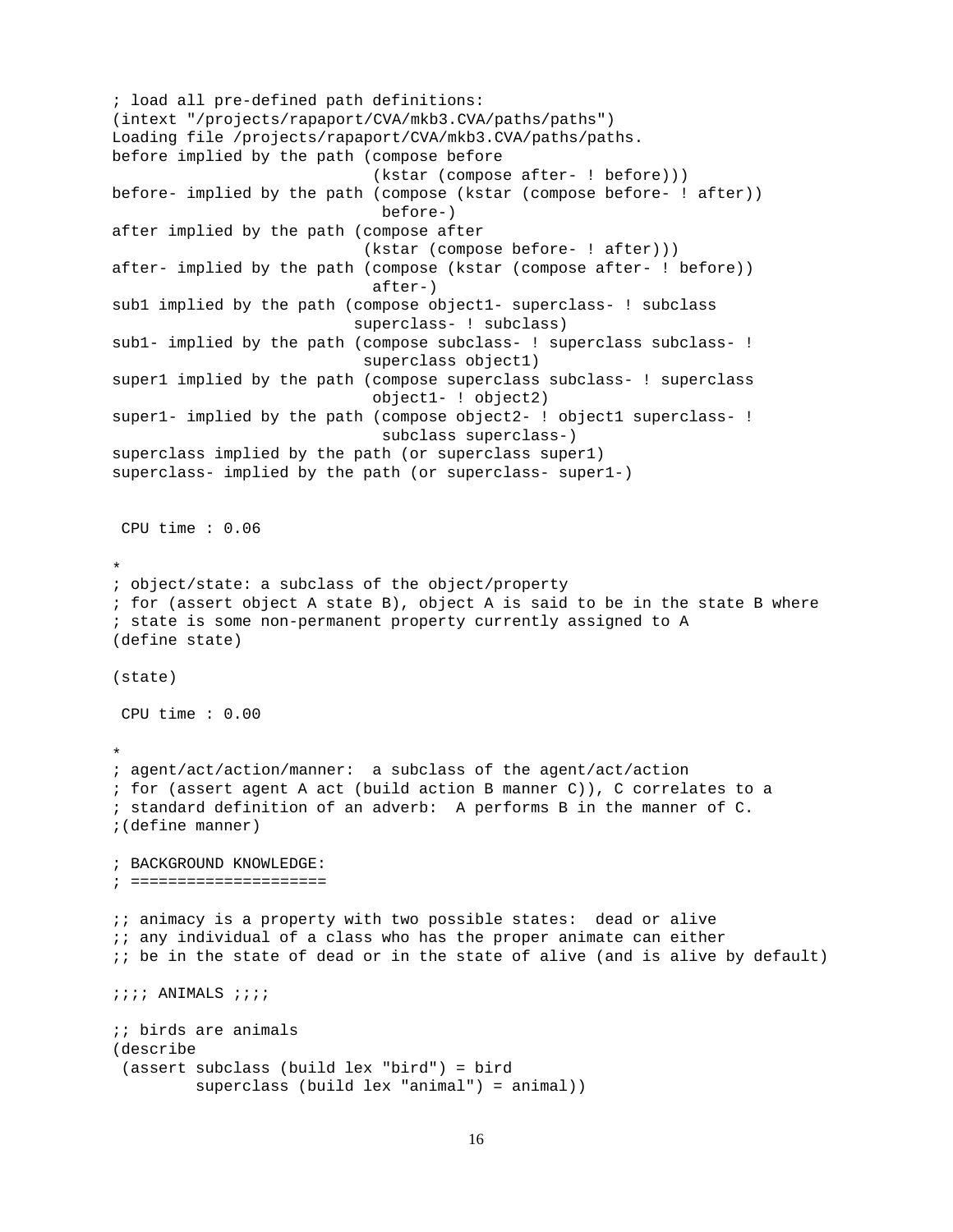```
(m3! (subclass (m1 (lex bird))) (superclass (m2 (lex animal))))
(m3!)
CPU time : 0.00
*
i; animals are animate
(describe
(assert object *animal
  property (build lex "animate") = animate))
(m5! (object (m2 (lex animal))) (property (m4 (lex animate))))
(m5!)
CPU time : 0.00
*
;; Animals have jaws
(describe
(assert whole *animal part (build lex "jaws")))
(m7! (part (m6 (lex jaws))) (whole (m2 (lex animal))))
(m7!)
CPU time : 0.00
*
;; Animals have claws
(describe
(assert whole *animal part (build lex "claws")))
(m9! (part (m8 (lex claws))) (whole (m2 (lex animal))))
(m9!)
CPU time : 0.01
*
;; Animals have eyes
(describe
(assert whole *animal part (build lex "eyes")))
(m11! (part (m10 (lex eyes))) (whole (m2 (lex animal))))
(m11!)
CPU time : 0.00
*
;; Animals have a head
```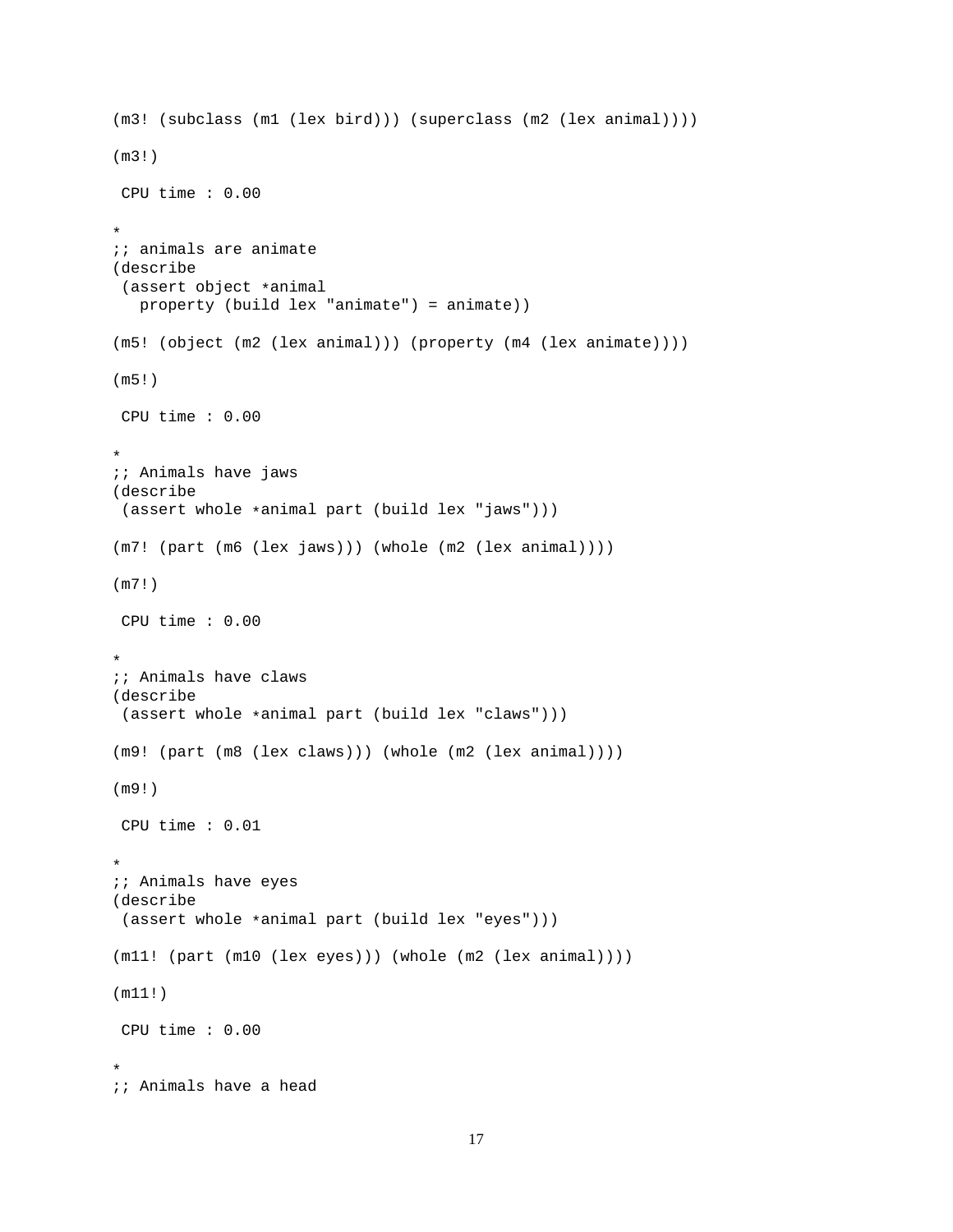```
(describe
 (assert whole *animal part (build lex "head")))
(m13! (part (m12 (lex head))) (whole (m2 (lex animal))))(m13!)
CPU time : 0.00
*
i; dangerous animals are monsters
;; All P that is a member of the class animal and has the property dangerous
;; is a monster
(describe
(assert forall $p
  &ant ((build member *p class *animal)
            (build object *p property (build lex "dangerous")))
  cq (build member *p class (build lex "monster"))))
(m16! (forall v1)
(&ant (p2 (object v1) (property (m14 (lex dangerous))))
 (p1 (class (m2 (lex animal))) (member v1)))
(cq (p3 (class (m15 (lex monster))) (member v1))))
(m16!)
CPU time : 0.00
*
;; All P that is a member of some subclass of animal and that has the
i; property dangerous is a monster
(describe
(assert forall ($p $q)
  &ant ((build member *p class *q)
            (build subclass *q superclass (build lex "animal"))
            (build object *p property (build lex "dangerous")))
  cq (build member *p class (build lex "monster"))))
(m17! (forall v3 v2)
(&ant (p6 (object v2) (property (m14 (lex dangerous))))
 (p5 (subclass v3) (superclass (m2 (lex animal))))
 (p4 (class v3) (member v2)))
(cq (p7 (class (m15 (lex monster))) (member v2))))
(m17!)
CPU time : 0.01
*
; All Q, that have a member which is a monster, is a class of monsters
; (that is, all members of Q are monsters)
;; All Q, that have a member which is a monster, is a subclass of monsters
(describe
```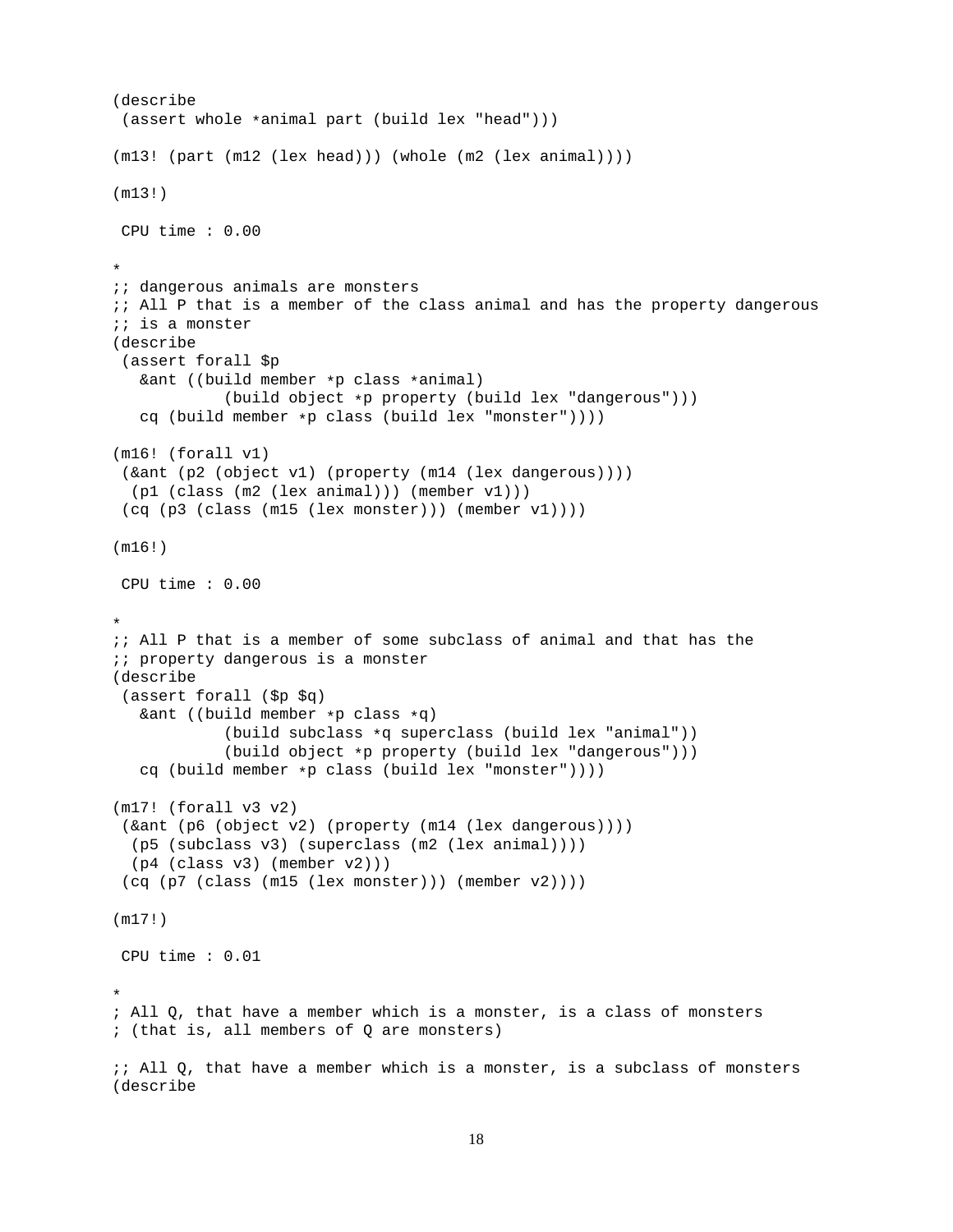```
(assert forall ($p $q)
    &ant ((build member *p class (build lex "monster"))
              (build member *p class *q))
    cq (build subclass *q superclass (build lex "monster"))))
(m18! (forall v5 v4)
 (&ant (p9 (class v5) (member v4))
  (p8 (class (m15 (lex monster))) (member v4)))
(cq (p10 (subclass v5) (superclass (m15)))))
(m18!)
CPU time : 0.00
*
;;;; HUMANS ;;;;
;; humans are animate
(describe
(assert object (build lex "human") = human
         property *animate))
(m20! (object (m19 (lex human))) (property (m4 (lex animate))))
(m20!)
CPU time : 0.00
*
;; For all P and Q, if they share the "son of" relation, they are both human
(describe
(assert forall ($p $q)
  ant (build object1 *p rel (build lex "son of") object2 *q)
   cq ((build member *p class *human)
       (build member *q class *human))))
(m22! (forall v7 v6)
(\text{ant } (\text{pl1 } (\text{object1 } \text{v6}) \ (\text{object2 } \text{v7}) \ (\text{rel } (\text{m21 } (\text{lex son of}))))))(cq (p13 (class (m19 (lex human))) (member v7))
  (p12 (class (m19)) (member v6))))
(m22!)
CPU time : 0.01
*
;;;;; CLASS INFERENCING ON PATHS ;;;;
;;;; If P should beware some class Q which has a member R,
;;;; then P should also beware R
;;;; (NB the inverse could also be true but was not coded as it did not
;;;; directly apply)
(describe
```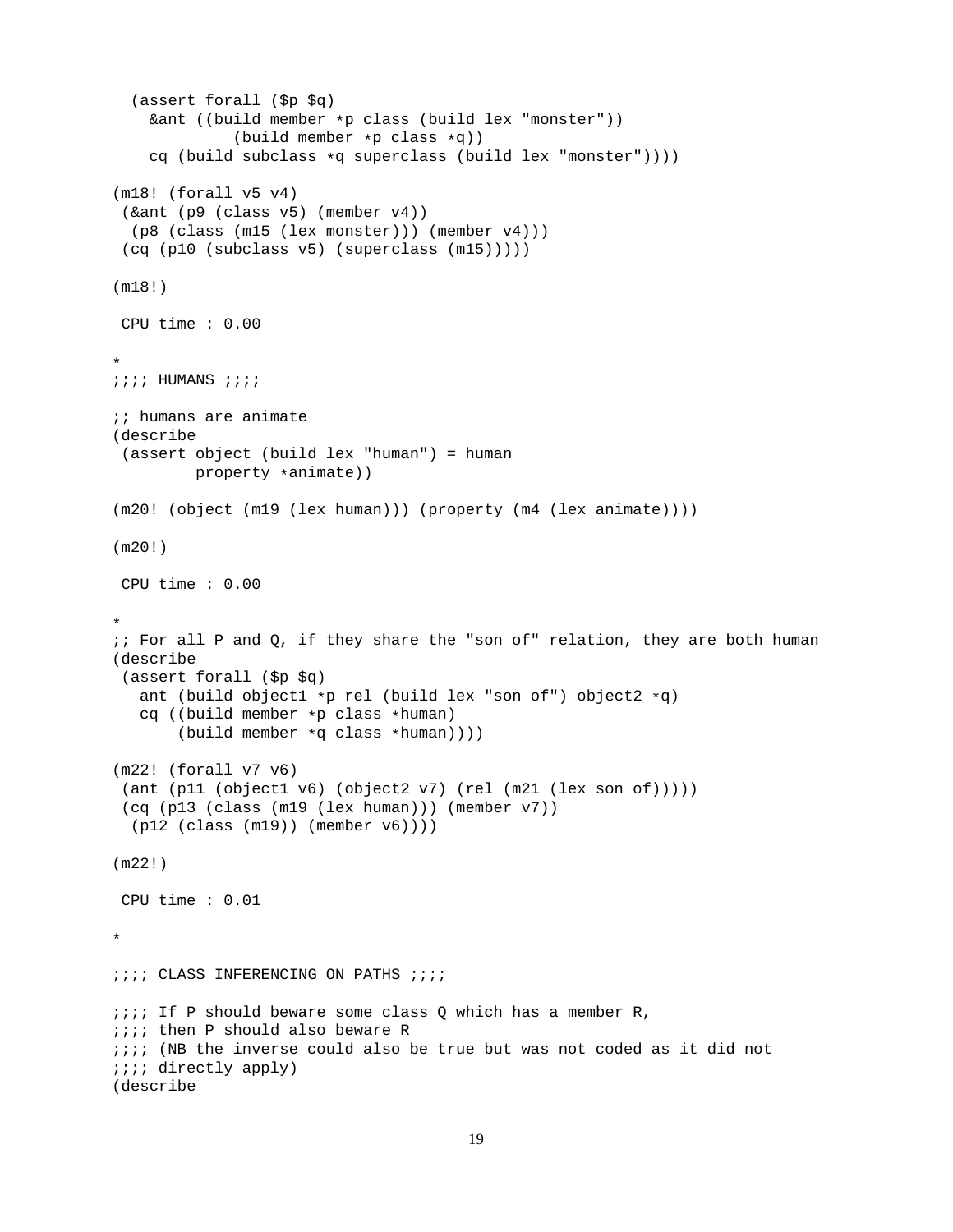```
(assert forall ($p $q $r)
  &ant ((build agent *p
                act (build action (build lex "beware") object *q))
         (build member *r class *q))
  cq (build agent *p
             act (build action (build lex "beware")
                        object *r)) = beware-the-X)(m24! (forall v10 v9 v8)
(&ant (p16 (class v9) (member v10))
 (p15 (act (p14 (action (m23 (lex beware))) (object v9))) (agent v8)))
(cq (p18 (act (p17 (action (m23)) (object v10))) (agent v8))))
(m24!)
CPU time : 0.00
*
\forall i If Q is an instance of jaws and P has Q and P is a member of R,
i; then R is subclass of animal
(describe
(assert forall ($p $q $r)
  &ant (build member *q class (build lex "jaws"))
  &ant (build whole *p part *q)
  &ant (build member *p class *r)
  cq (build subclass *r superclass *animal))
 = types-of-animals-have-jaws)
(m25! (forall v13 v12 v11)
(&ant (p21 (class v13) (member v11)) (p20 (part v12) (whole v11))
 (p19 (class (m6 (lex jaws))) (member v12)))
(cq (p22 (subclass v13) (superclass (m2 (lex animal))))))
(m25!)
CPU time : 0.00
*
i; For all P that are members of the class Animal, they have Q, a member
;; of jaws
(describe
 (assert forall ($p $q)
   ant (build member *p class (build lex "animal"))
   cq ((build whole *p part *q)
          (build member *q class (build lex "jaws"))))
 = all-animals-have-jaws)
(m26! (forall v15 v14)
(ant (p23 (class (m2 (lex animal))) (member v14)))
(cq (p25 (class (m6 (lex jaws))) (member v15))
 (p24 (part v15) (whole v14))))
(m26!)
```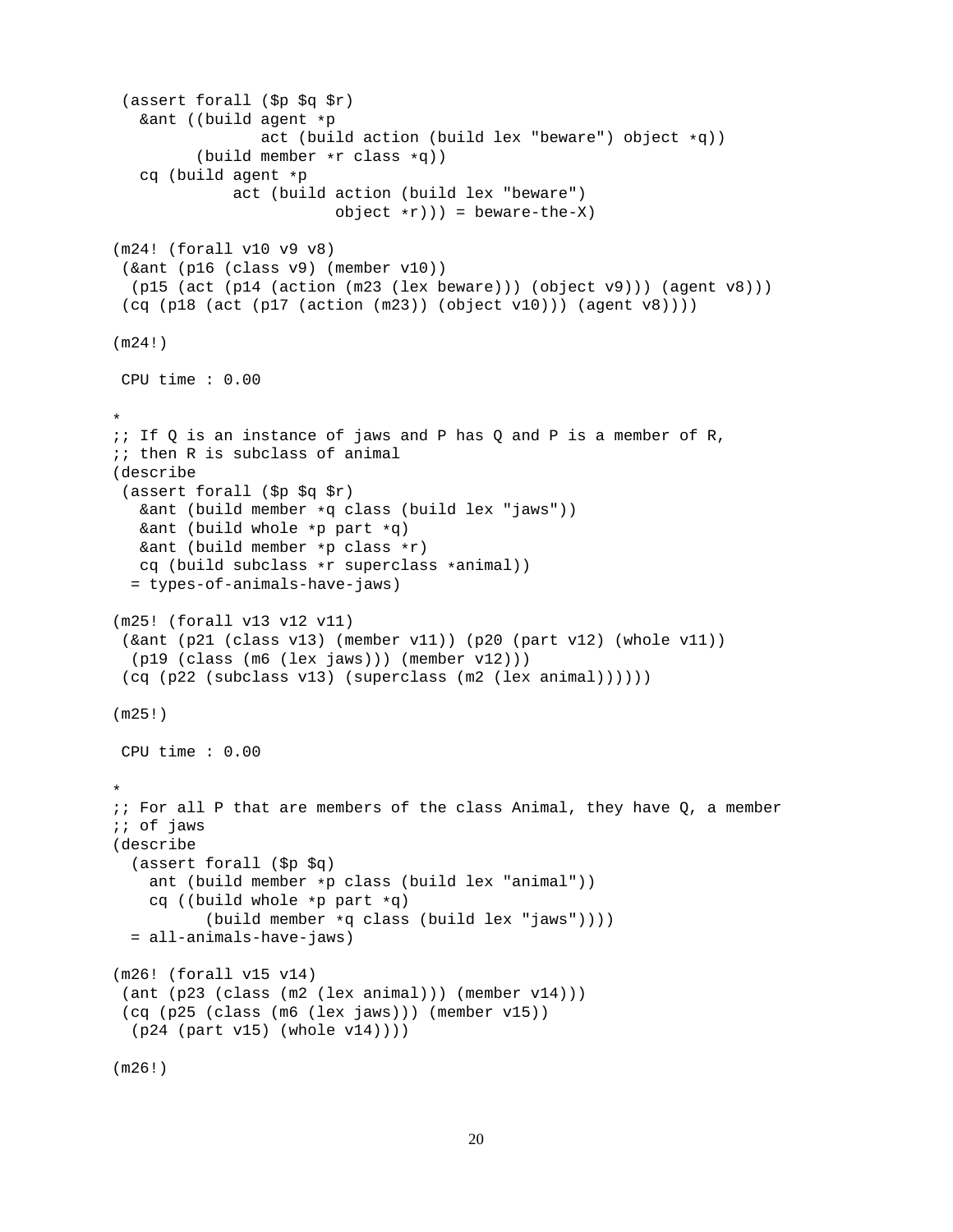```
CPU time : 0.00
*
;; For all P that are members of the class Q which is a subclass of
i: Animal, they have R, a member of jaws
(describe
  (assert forall ($p $q $r)
   &ant ((build member *p class *q)
             (build subclass *q superclass (build lex "animal")))
   cq ((build whole *p part *r)
          (build member *r
                    class (build lex "jaws"))))
   = all-subclasses-of-animals-have-jaws)
(m27! (forall v18 v17 v16)
 (&ant (p27 (subclass v17) (superclass (m2 (lex animal))))
 (p26 (class v17) (member v16)))
 (cq (p29 (class (m6 (lex jaws))) (member v18))
  (p28 (part v18) (whole v16))))
(m27!)
CPU time : 0.00
*
i; things that catch are dangerous
;;;; Any agent P which can catch is also dangerous
(describe
(assert forall $p
  ant (build agent *p
              act (build action (build lex "catch")))
  cq (build object *p
             property (build lex "dangerous"))) = catchers-are-dangerous)
(m30! (forall v19)
 (ant (p30 (act (m29 (action (m28 (lex catch))))) (agent v19)))
 (cq (p31 (object v19) (property (m14 (lex dangerous))))))
(m30!)
CPU time : 0.00
*
: i If some part of you is dangerous, you are dangerous
i;;;; For all P with part Q such that Q is dangerous,
;;;; P is, by association, dangerous
(describe
 (assert forall ($p $q)
  &ant ((build whole *p part *q)
         (build object *q property (build lex "dangerous")))
  cq (build object *p
             property (build lex "dangerous")))
   = you-are-what-youre-made-of)
```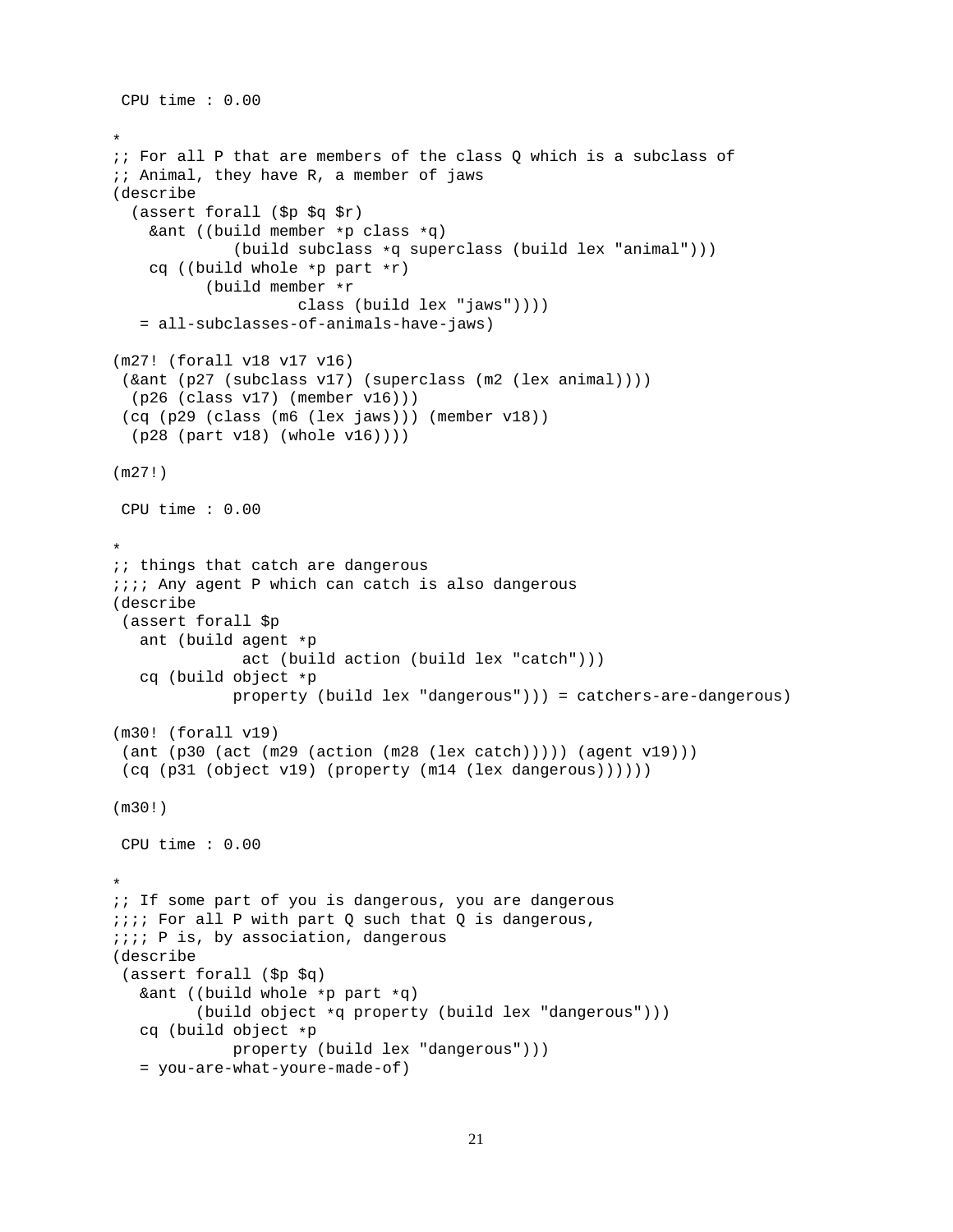```
(m31! (forall v21 v20)
 (&ant (p33 (object v21) (property (m14 (lex dangerous))))
  (p32 (part v21) (whole v20)))
 (cq (p34 (object v20) (property (m14)))))
(m31!)
CPU time : 0.00
*
i; given NPa Va NPb and NPa Va NPc
;; where NPb is of unknown class and NPc is of known class
;; NPb is a type of NPc
i: whiffling is a type of flying
;;;; If P whiffles, P can be said to fly with some whiffly aspect
(describe
 (assert forall $p
  ant (build agent *p act (build action (build lex "whiffle")))
  cq (build agent *p act (build action (build lex "fly")
                                 manner (build lex "whifflingly")))))
(m37! (forall v22)
 (ant (p35 (act (m33 (action (m32 (lex whiffle))))) (agent v22)))
 (cq
 (p36
  (act (m36 (action (m34 (lex fly)))
        (manner (m35 (lex whifflingly)))))
  (agent v22))))
(m37!)
CPU time : 0.00
*
i; bad is the enemy of good
;;;; If P is the foe of Q and Q is good, then P is evil
(describe
 (assert forall ($p $q)
  &ant ((build object1 *p rel (build lex "foe of") object2 *q)
         (build object *q property (build lex "good")))
  cq (build object *p property (build lex "evil"))) = good-fights-evil)
(m41! (forall v24 v23)
 (&ant (p38 (object v24) (property (m39 (lex good))))
 (p37 (object1 v23) (object2 v24) (rel (m38 (lex foe of)))))
 (cq (p39 (object v23) (property (m40 (lex evil))))))
(m41!)
CPU time : 0.01
*
i; The ego should always be a hero
```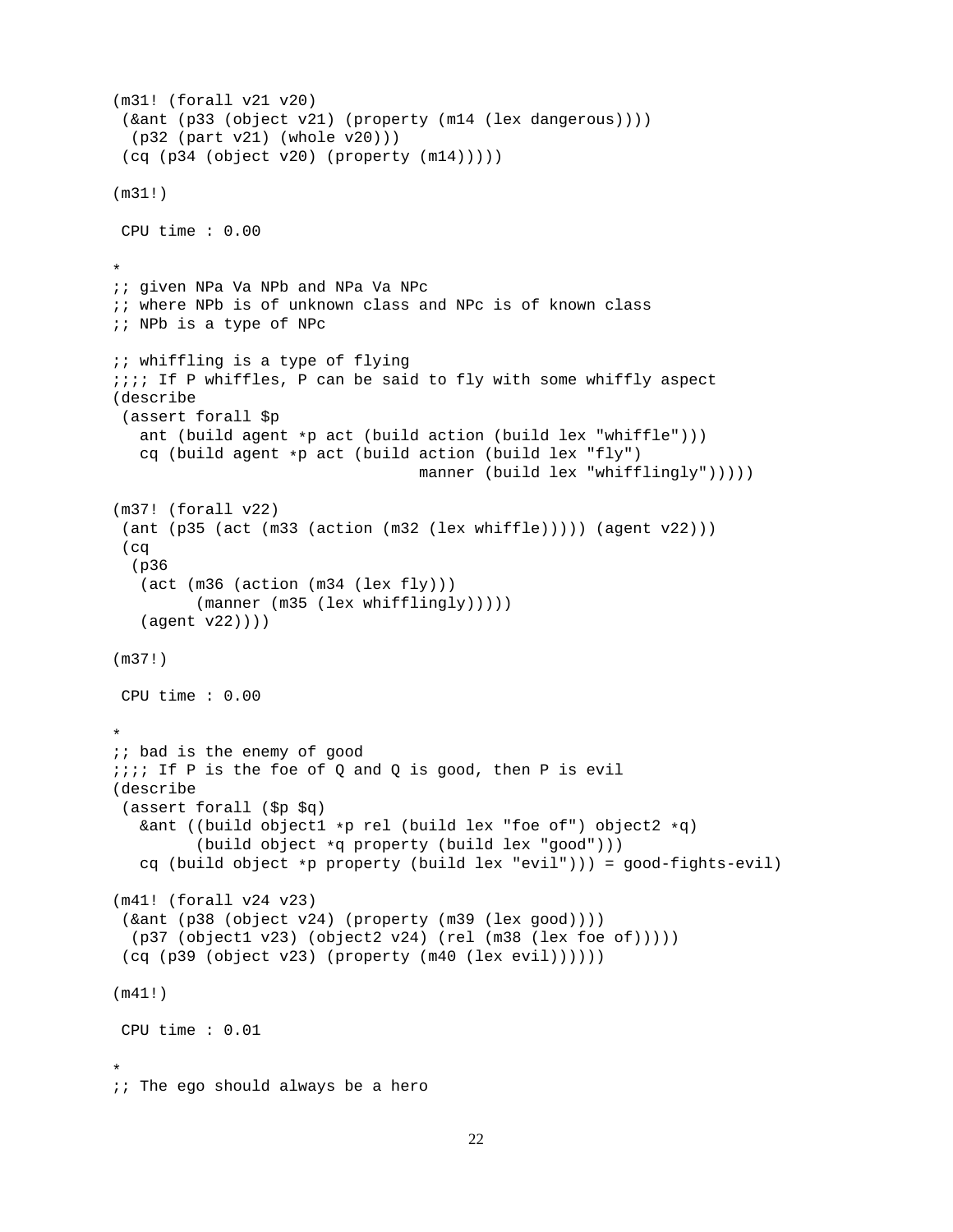```
;;;; Any P with the property "main character" is good
(describe
 (assert forall $p
  ant (build object *p property (build lex "main character"))
  cq (build object *p property (build lex "good"))) = my-side-is-right)
(m43! (forall v25)
 (ant (p40 (object v25) (property (m42 (lex main character)))))
(cq (p41 (object v25) (property (m39 (lex good))))))
(m43!)
CPU time : 0.00
*
i; Given P is a member of Q and Q is a subclass of R, Q has the
i; property S if that P and R also already have it
\forall i Given P is a member of Q and Q is a subclass of R, Q has the
;; part S if P has T, an instance of it, and R has it abstractly
;; Given P is a member of Q and P is a member of R and
i; that R has at least one subclass S, Q is also
;; a subclass of R
; CASSIE READS THE PASSAGE:
; =========================
;;;;;;;;;;;;;;;;;;;;;;;; STANZA 1 ;;;;;;;;;;;;;;;;;;;;;;;;
; ''Beware the jabberwock, my son!
; The jaws that bite, the claws that catch!
; Beware the Jubjub bird, and shun
; The frumious Bandersnatch!''
;;;;;;;;;;;;;;;;;;;;;;;;;;;;;;;;;;;;;;;;;;;;;;;;;;;;;;;;;;;;;;;;;
;; One should beware the jabberwock.
;;;; Something is called "jabberwock."
(describe
(add object #TheJabberwock
     proper-name "TheJabberwock"))
(m44! (object b1) (proper-name TheJabberwock))
(m44!)
CPU time : 0.00
*
;;;; It is a type of jabberwocky
(describe
 (add member *TheJabberwock
      class (build lex "JabberwockY") = JabberwockY))
(m46! (class (m45 (lex JabberwockY))) (member b1))
```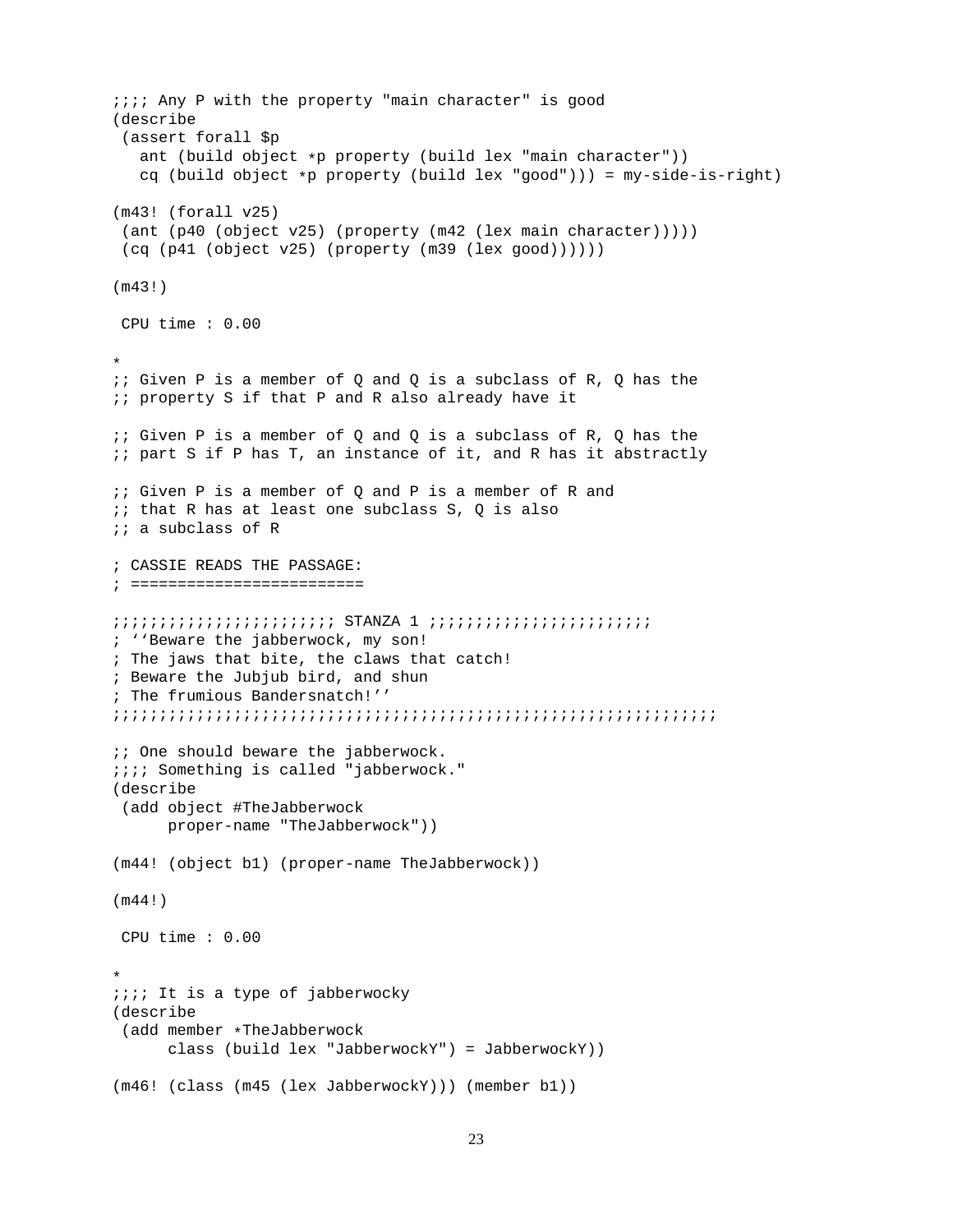```
(m13! (part (m12 (lex head))) (whole (m2 (lex animal))))
(m11! (part (m10 (lex eyes))) (whole (m2)))
(m9! (part (m8 (lex claws))) (whole (m2)))
(m7! (part (m6 (lex jaws))) (whole (m2)))
(m3! (subclass (m1 (lex bird))) (superclass (m2)))
(m46! m13! m11! m9! m7! m3!)
CPU time : 0.40
*
;;;;;;;;;;;;;;;;;;;;;;;;;;;;;;;;;;;;;;;;;;;;;;;;;;;;;;;;;;;;;;;;;
; Ask Cassie what "JabberwockY" means:
\hat{\ } (
--> defineNoun "JabberwockY")
Definition of JabberwockY:
Named Individuals: TheJabberwock,
nil
CPU time : 0.09
* ;;;;;;;;;;;;;;;;;;;;;;;;;;;;;;;;;;;;;;;;;;;;;;;;;;;;;;;;;;;;;;;;;
;;;; The addressee is named George Spelvin
(describe
 (add object #addressee
      proper-name "George Spelvin"))
(m67! (object b2) (proper-name George Spelvin))
(m67!)
CPU time : 0.00
*
;;;; The speaker is named Old Man.
(describe
 (add object #speaker
      proper-name "Old Man"))
(m68! (object b3) (proper-name Old Man))
(m68!)
CPU time : 0.01
*
;;;; Addressee is Speaker's son
(describe
 (add object1 *addressee
      rel (build lex "son of")
      object2 *speaker))
```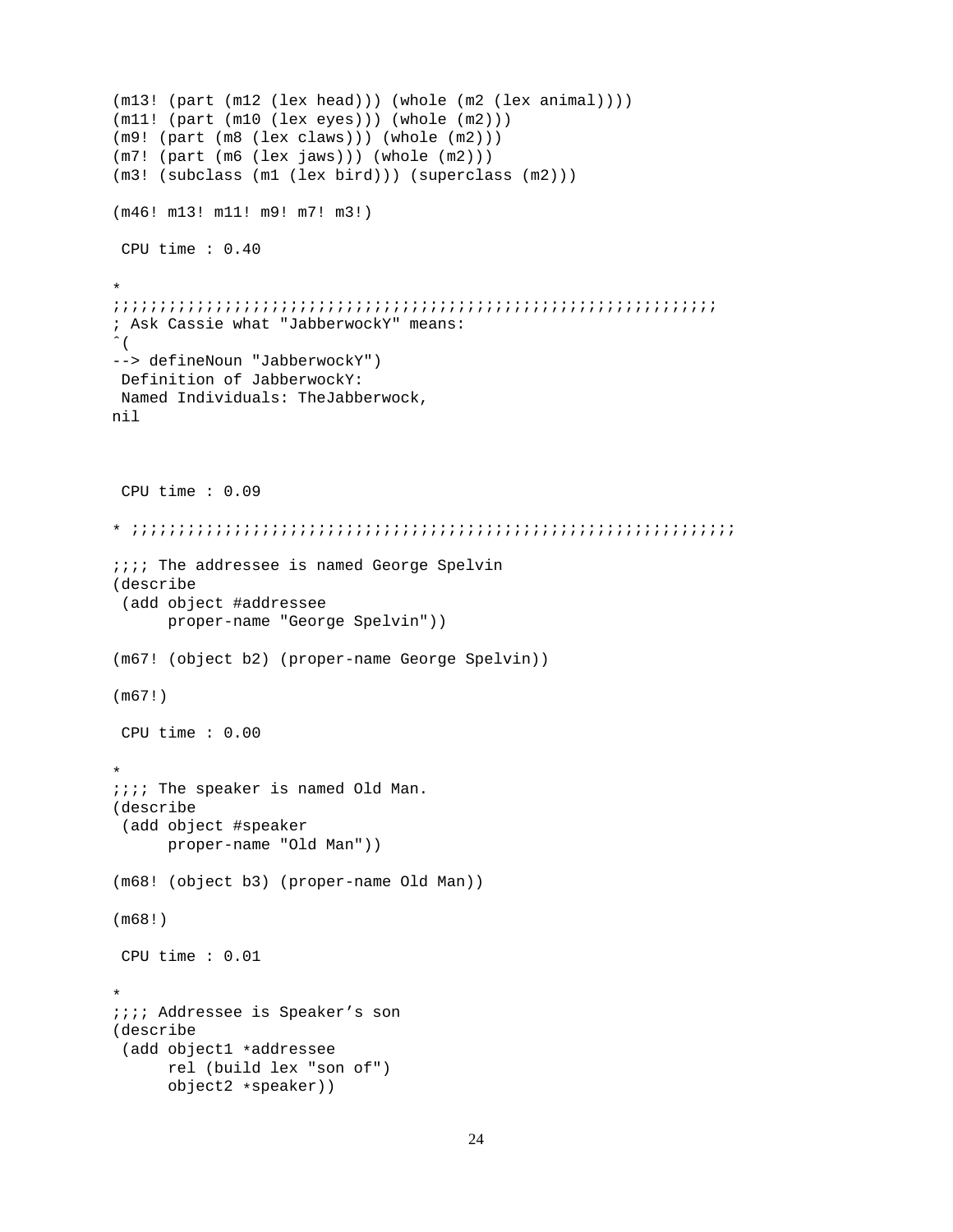```
(m71! (class (m19 (lex human))) (member b2))
(m70! (class (m19)) (member b3))
(m69! (object1 b2) (object2 b3) (rel (m21 (lex son of))))
(m71! m70! m69!)
CPU time : 0.03
*
;;;; Addressee should beware the jabberwock.
(describe
 (add agent *addressee
     act (build action (build lex "beware") = beware
                 object *TheJabberwock)) = beware-the-jw)
(m73! (act (m72 (action (m23 (lex beware))) (object b1))) (agent b2))
(m73!)
CPU time : 0.02
*
i; Jaws that bite are what the jabberwock has.
;;;; Something is a type of jaws
(describe
(add member #jaws
     class (build lex "jaws") = jaws-lex) = somethings-are-jaws)
(m74! (class (m6 (lex jaws))) (member b4))
(m74!)
CPU time : 0.19
*
iiii The jabberwock has these.
(describe
(add whole *TheJabberwock
     part *jaws) = jw-has-jaws)(m84! (part b4) (whole b1))
(p45! (part v18) (whole b1))
(m49! (subclass (m45 (lex JabberwockY))) (superclass (m2 (lex animal))))
(p29! (class (m6 (lex jaws))) (member v18))
(m84! p45! m49! p29!)
CPU time : 0.06
*
iiii All jaws are used for biting.
(describe
(add forall $p
```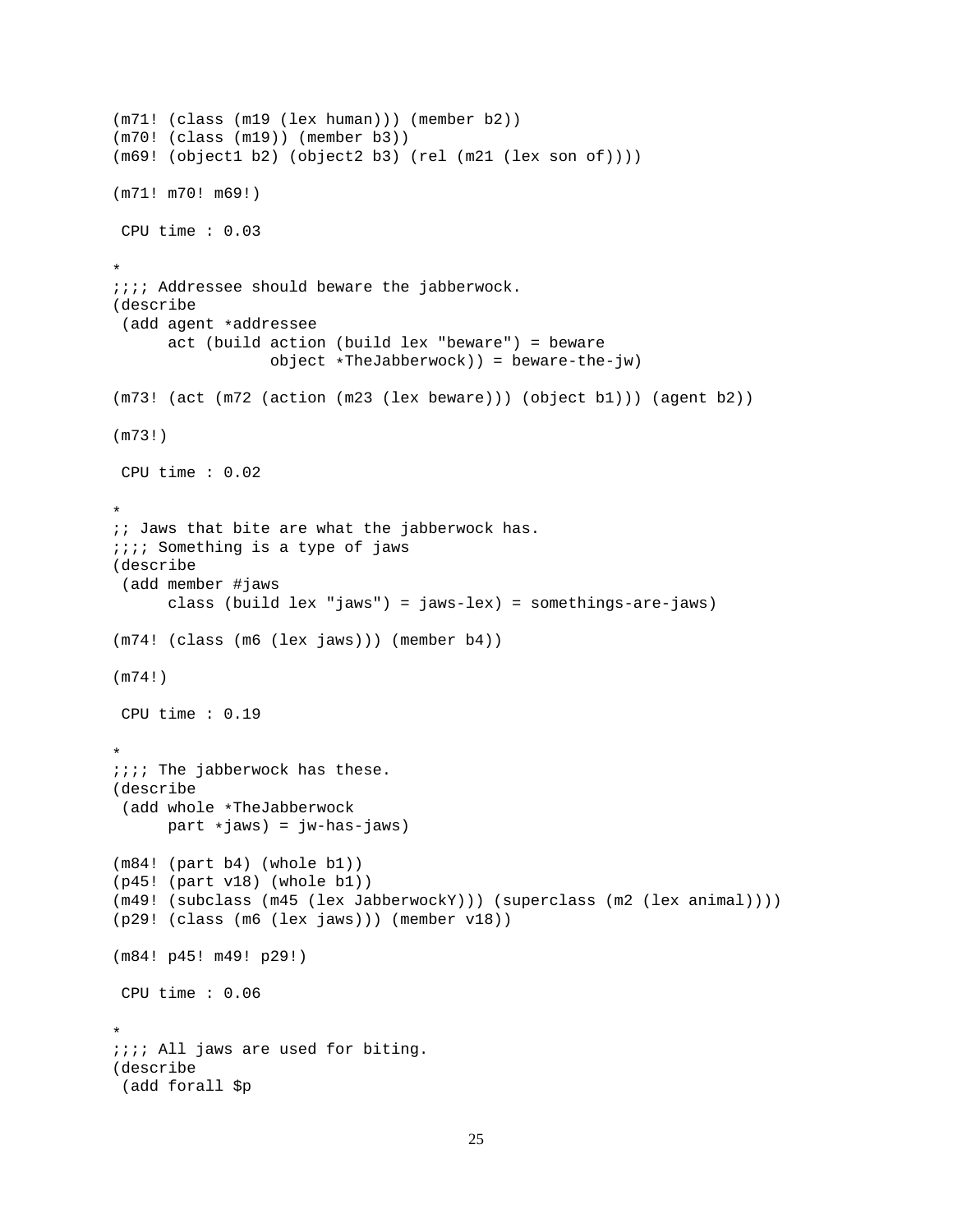```
ant (build member *p class (build lex "jaws"))
     cq (build agent *p
                act (build action (build lex "bite")))) = jaws-bite)
(m88! (act (m86 (action (m85 (lex bite))))) (agent b4))
(p93! (act (m86)) (agent v18))
(m87! (forall v28) (ant (p91 (class (m6 (lex jaws))) (member v28)))
(cq (p92 (act (m86)) (agent v28))))
(m74! (class (m6)) (member b4))
(p29! (class (m6)) (member v18))
(m88! p93! m87! m74! p29!)
CPU time : 0.10
*
i: Claws that catch are what the jabberwock has.
iiii Something is of the type claws
(describe
(add member #claws
     class (build lex "claws") = claws-lex) = somethings-are-claws)
(m101! (act (m86 (action (m85 (lex bite))))) (agent b5))
(m99! (class (m6 (lex jaws))) (member b5))
(m90! (class (m8 (lex claws))) (member b5))
(m101! m99! m90!)
CPU time : 0.30
*
;;;; The jabberwock has these.
(describe
(add whole *TheJabberwock
     part *claws) = jw-has-claws)
(m103! (part b5) (whole b1))
(m49! (subclass (m45 (lex JabberwockY))) (superclass (m2 (lex animal))))
(m103! m49!)
CPU time : 0.03
*
;;;; Claws are used for catching.
(describe
(add forall $p
     ant (build member *p class (build lex "claws"))
     cq (build agent *p
                act (build action (build lex "catch")))) = claws-catch)
(m106! (subclass (m45 (lex JabberwockY)))
(superclass (m15 (lex monster))))
(m105! (subclass (m15)) (superclass (m2 (lex animal))))
```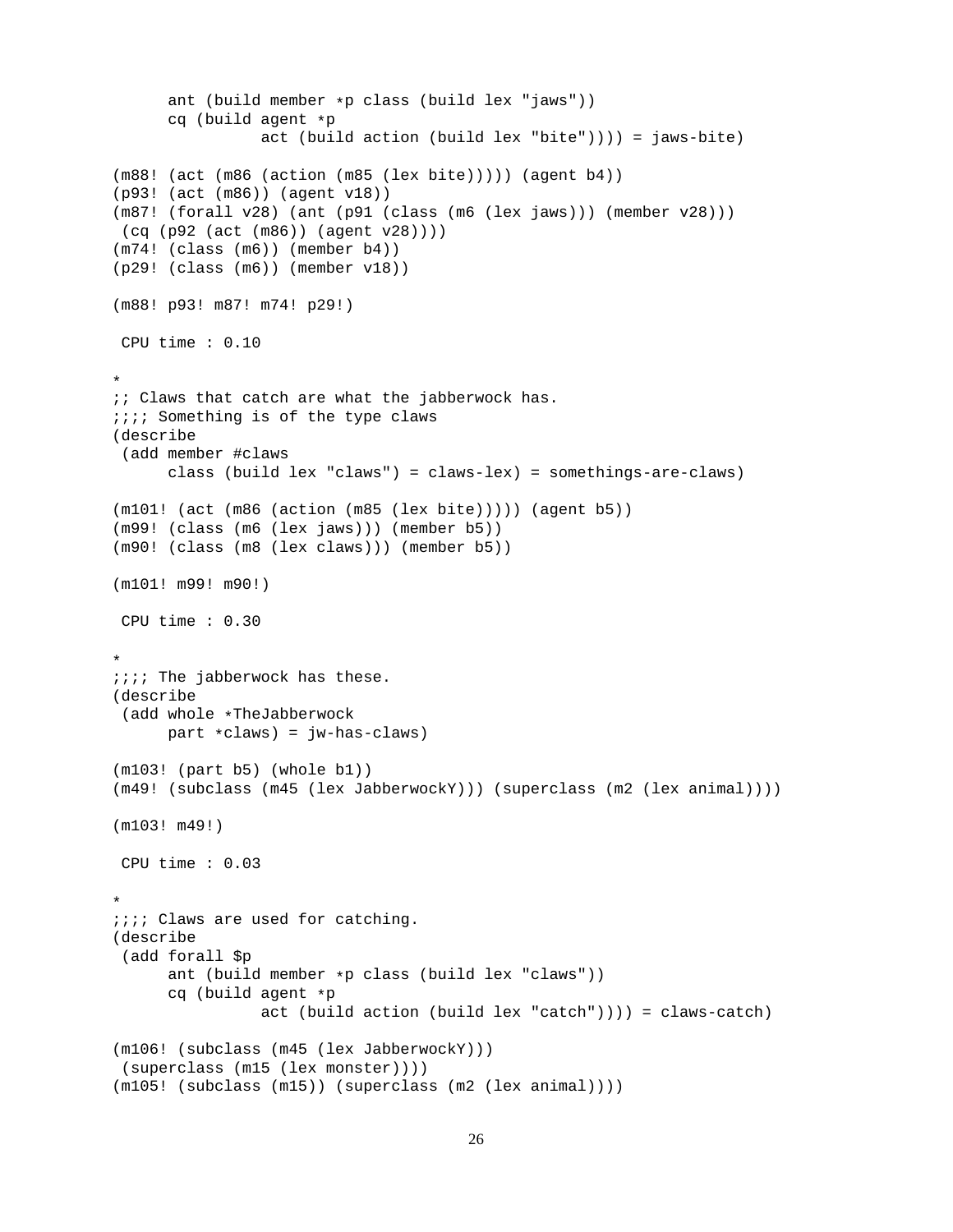```
(m104! (forall v29) (ant (p105 (class (m8 (lex claws))) (member v29)))
 (cq (p106 (act (m29 (action (m28 (lex catch))))) (agent v29))))
(m102! (act (m29)) (agent b5))
(m93! (object b5) (property (m14 (lex dangerous))))
(m90! (class (m8)) (member b5))
(p45! (part v18) (whole b1))
(m51! (class (m15)) (member b1))
(m47! (object b1) (property (m14)))
(p29! (class (m6 (lex jaws))) (member v18))
(m106! m105! m104! m102! m93! m90! p45! m51! m47! p29!)
CPU time : 0.21
*
;;;;;;;;;;;;;;;;;;;;;;;;;;;;;;;;;;;;;;;;;;;;;;;;;;;;;;;;;;;;;;;;;
; Ask Cassie what "JabberwockY" means:
\hat{\ } (
--> defineNoun "JabberwockY")
Definition of JabberwockY:
Class Inclusions: monster,
 Possible Structure: jaws, jaws claws,
 Possible Actions: bite,
 Possible Properties: dangerous,
nil
CPU time : 0.17
* ;;;;;;;;;;;;;;;;;;;;;;;;;;;;;;;;;;;;;;;;;;;;;;;;;;;;;;;;;;;;;;;;;
i; One should beware the Jubjub bird.
;;;; There is a type of bird called Jubjub.
(describe
 (add subclass (build lex "Jubjub bird") = Jubjub
      superclass *bird))
(m117! (subclass (m116 (lex Jubjub bird))) (superclass (m1 (lex bird))))
(m117!)
CPU time : 0.01
*
;;;; The addressee should beware all Jubjub-birds.
(describe
 (add agent *addressee
      act (build action (find lex "beware")
                 object *Jubjub)))
(m119!
 (act (m118 (action (m23 (lex beware)))
       (object (m116 (lex Jubjub bird)))))
```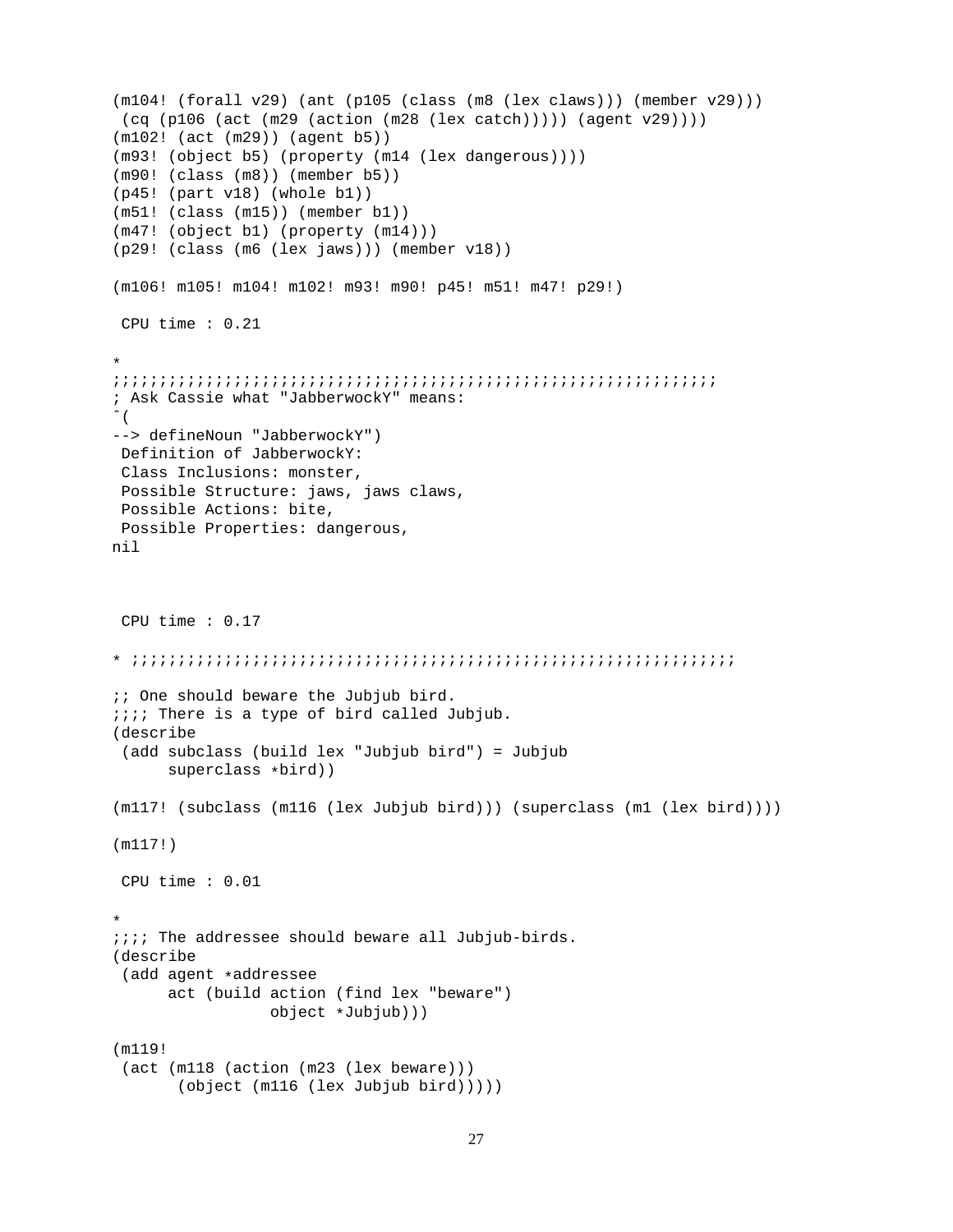```
(agent b2))
(m119!)
CPU time : 0.03
*
;; One should shun the frumious bandersnatch.
;;;; Something is a bandersnatch.
;;;; It is frumious.
;;;; The addressee should shun the bandersnatch.
;;;;;;; Skipped because nothing interesting comes of the bandersnatch ;;;;;;
;;;;;;;;;;;;;;;;;;;;;;;; STANZA 2 ;;;;;;;;;;;;;;;;;;;;;;;;
; He took his vorpal sword in hand:
; Long time the manxome foe he sought --
; So rested he by the Tumtum tree,
; And stood awhile in thought.
;;;;;;;;;;;;;;;;;;;;;;;;;;;;;;;;;;;;;;;;;;;;;;;;;;;;;;;;;;;;;;;;;
;; The addressee is our main character
(describe
 (add object *addressee
         property (build lex "main character")) = ego-is-main-character)
(m121! (object b2) (property (m39 (lex good))))
(m120! (object b2) (property (m42 (lex main character))))
(m121! m120!)
CPU time : 0.10
*
;;;; A vorpal sword is an instance of a sword
(describe
 (add member (build lex "vorpal sword") = vorpal-sword
      class (build lex "sword") = sword))
(m137! (act (m86 (action (m85 (lex bite)))))
(agent (m122 (lex vorpal sword))))
(m133! (class (m6 (lex jaws))) (member (m122)))
(m124! (class (m123 (lex sword))) (member (m122)))
(m137! m133! m124!)
CPU time : 0.45
*
;;;;;; "I am afraid I can't explain 'vorpal blade' for you..."
;;;;;; Dodgson's Explanation to Maud Standen
;;;;;; --Letter, December 1877
;;;;;; http://www76.pair.com/keithlim/jabberwocky/poem/maudstanden.html
iiii It has the property of being vorpal
(describe
```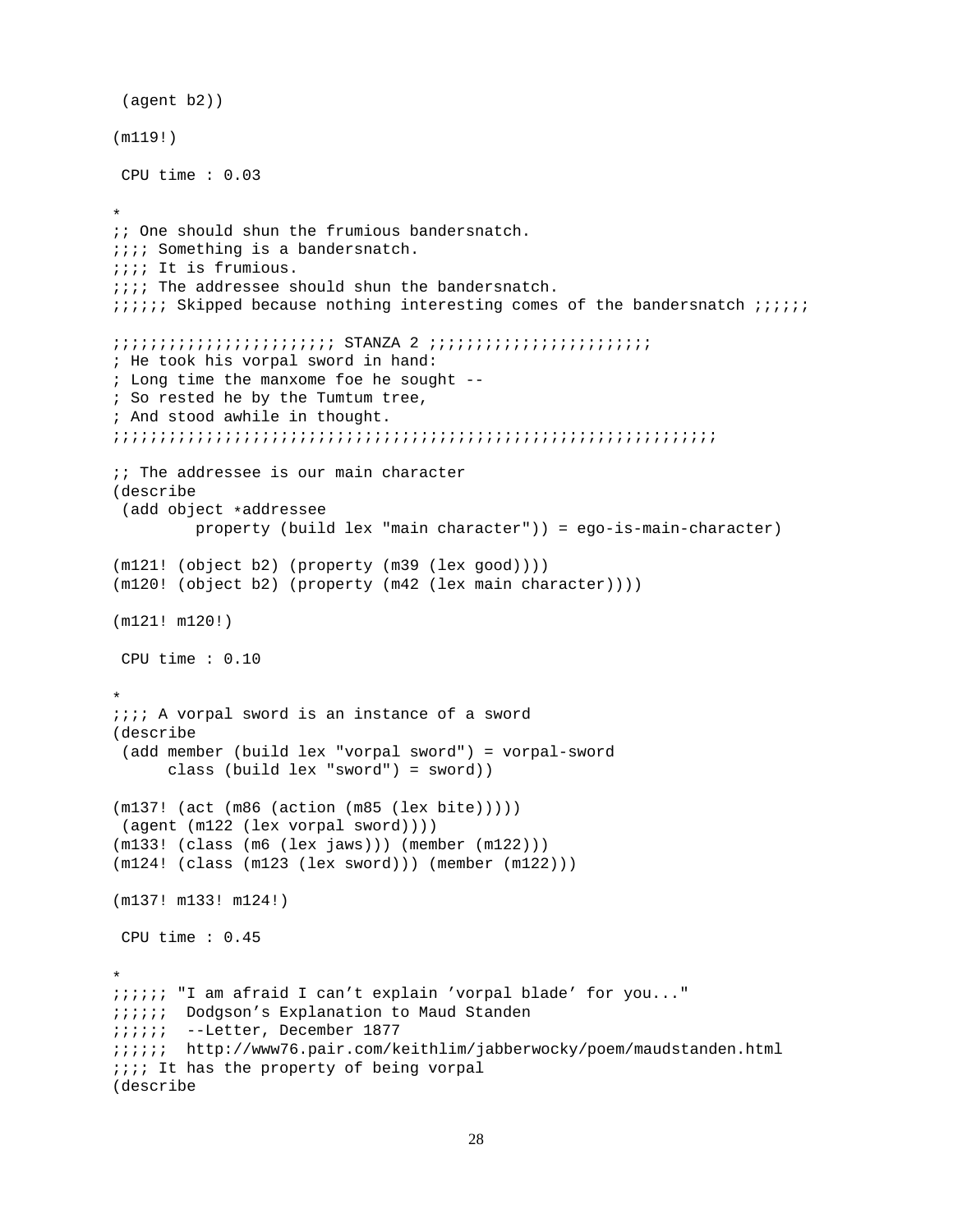```
(add object *vorpal-sword
     property (build lex "vorpal")))
(m141! (object (m122 (lex vorpal sword)))
 (property (m140 (lex vorpal))))
(m141!)
CPU time : 0.02
*
;;;; It is the addressee's.
(describe
(add object *vorpal-sword
       rel *sword
       possessor *addressee))
(m142! (object (m122 (lex vorpal sword))) (possessor b2)
 (rel (m123 (lex sword))))
(m142!)
CPU time : 0.02
*
;; The addressee sought the jabberwock.
(describe
 (add agent *addressee
     act (build action (build lex "seek")
                 object *TheJabberwock)))
(m145! (act (m144 (action (m143 (lex seek))) (object b1))) (agent b2))
(m145!)
CPU time : 0.01
*
i: The jabberwock was a manxome foe.
;;;;; The jabberwock is the foe of the addressee.
(describe
(add object1 *TheJabberwock
       rel (build lex "foe of")
        object2 *addressee) = jw-is-foe-of-ego)
(m147! (object b1) (property (m40 (lex evil))))
(m146! (object1 b1) (object2 b2) (rel (m38 (lex foe of))))
(m147! m146!)
CPU time : 0.09
*
;;;;;;;;;;;;;;;;;;;;;;;; STANZA 3 ;;;;;;;;;;;;;;;;;;;;;;;;
```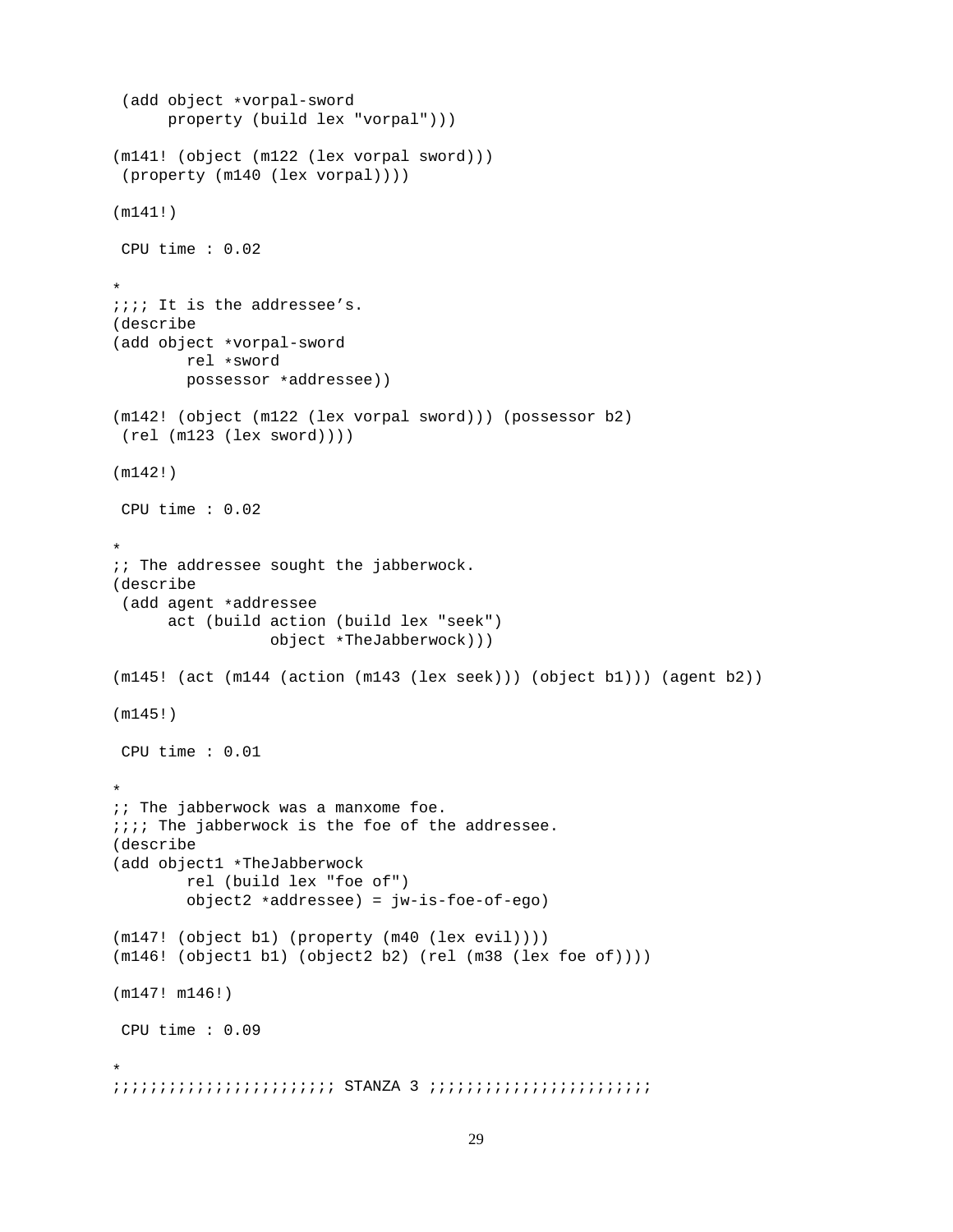```
; And, as in uffish thought he stood,
; The jabberwock, with eyes of flame,
; Came whiffling through the tulgey wood,
; And burbled as it came!
;;;;;;;;;;;;;;;;;;;;;;;;;;;;;;;;;;;;;;;;;;;;;;;;;;;;;;;;;;;;;;;;;
;; The jabberwock had eyes of flame.
;;;; Something is a type of eyes.
(describe
(add member #eyes
        class (build lex "eyes") = eyes-lex) = somethings-are-eyes)
(m161! (act (m86 (action (m85 (lex bite))))) (agent b6))
(m157! (class (m6 (lex jaws))) (member b6))
(m148! (class (m10 (lex eyes))) (member b6))
(m161! m157! m148!)
CPU time : 0.52
*
iiii The jabberwock has these.
(describe
(add whole *TheJabberwock
       part *eyes) = jw-has-eyes)
(m164! (part b6) (whole b1))
(m105! (subclass (m15 (lex monster))) (superclass (m2 (lex animal))))
(m49! (subclass (m45 (lex JabberwockY))) (superclass (m2)))
(m164! m105! m49!)
CPU time : 0.04
*
;;;; They are made of flame.
(describe
(add whole *eyes
       part (build lex "flame") = flame))
(m166! (part (m165 (lex flame))) (whole b6))
(m166!)
CPU time : 0.03
*
;;;;;;;;;;;;;;;;;;;;;;;;;;;;;;;;;;;;;;;;;;;;;;;;;;;;;;;;;;;;;;;;;
; Ask Cassie what "JabberwockY" means:
\hat{\ } (
--> defineNoun "JabberwockY")
Definition of JabberwockY:
Class Inclusions: monster,
Possible Structure: jaws, jaws claws, jaws eyes,
```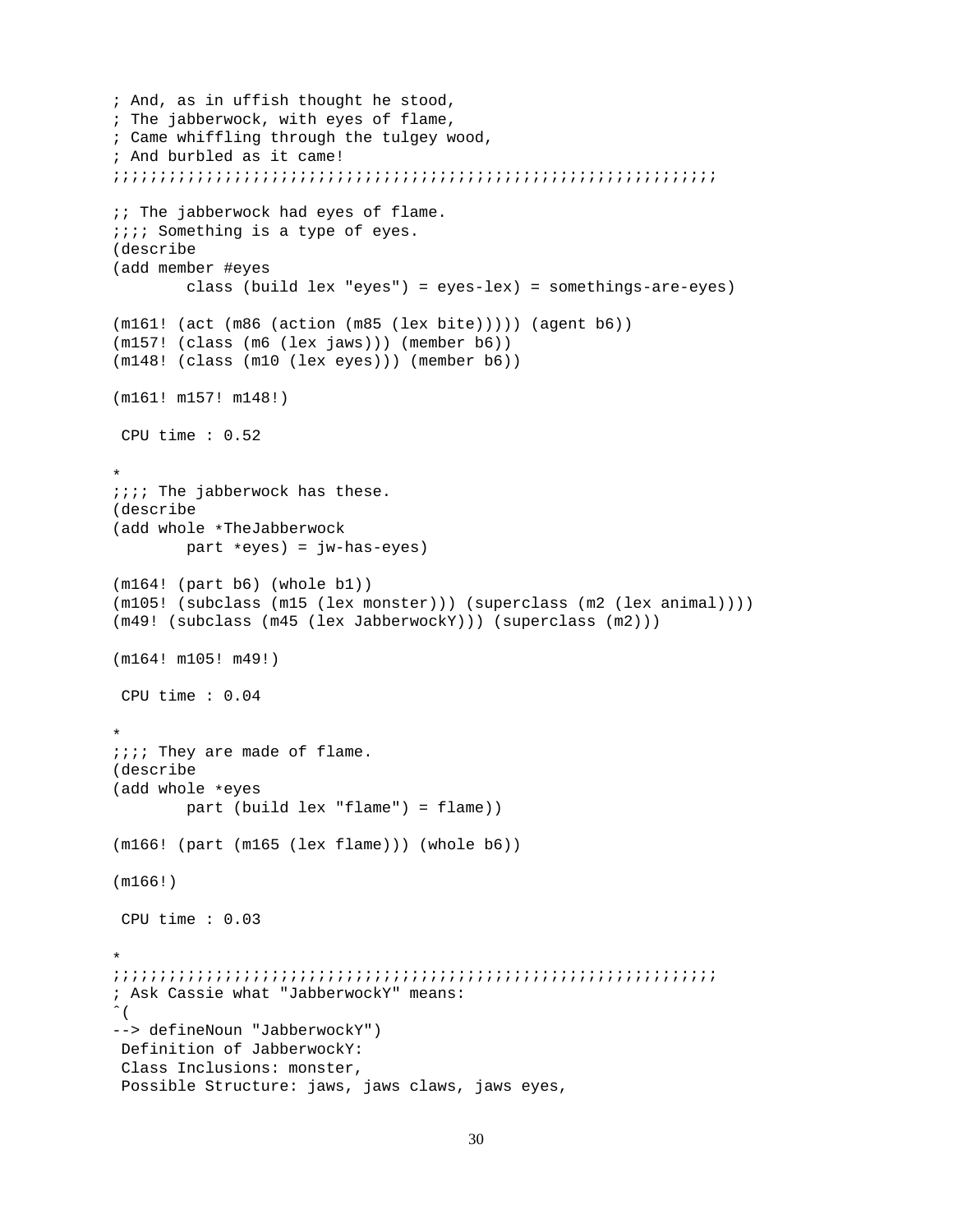```
Possible Actions: bite,
 Possible Properties: evil, dangerous, foe of human,
nil
CPU time : 0.16
* ;;;;;;;;;;;;;;;;;;;;;;;;;;;;;;;;;;;;;;;;;;;;;;;;;;;;;;;;;;;;;;;;;
i: The jabberwock came whiffling.
;;;; The jabberwock whiffled
(describe
(add agent *TheJabberwock
        act (build action (build lex "whiffle"))))
(m65!
 (act (m36 (action (m34 (lex fly))) (manner (m35 (lex whifflingly)))))
 (agent b1))
(m63! (act (m33 (action (m32 (lex whiffle))))) (agent b1))
(m65! m63!)
CPU time : 0.05
*
;; The jabberwock burbled as it came.
;;;; The jabberwock performed the action burble
(describe
(add agent *TheJabberwock
        act (build action (build lex "burble"))))
(m171! (act (m170 (action (m169 (lex burble))))) (agent b1))
(m171!)
CPU time : 0.04
*
;;;;;;;;;;;;;;;;;;;;;;;;;;;;;;;;;;;;;;;;;;;;;;;;;;;;;;;;;;;;;;;;;
; Ask Cassie what "JabberwockY" means:
\hat{\ } (
--> defineNoun "JabberwockY")
Definition of JabberwockY:
Class Inclusions: monster,
Possible Structure: jaws, jaws claws, jaws eyes,
 Possible Actions: whiffle, fly, bite, burble,
 Possible Properties: evil, dangerous, foe of human,
nil
```
CPU time : 0.15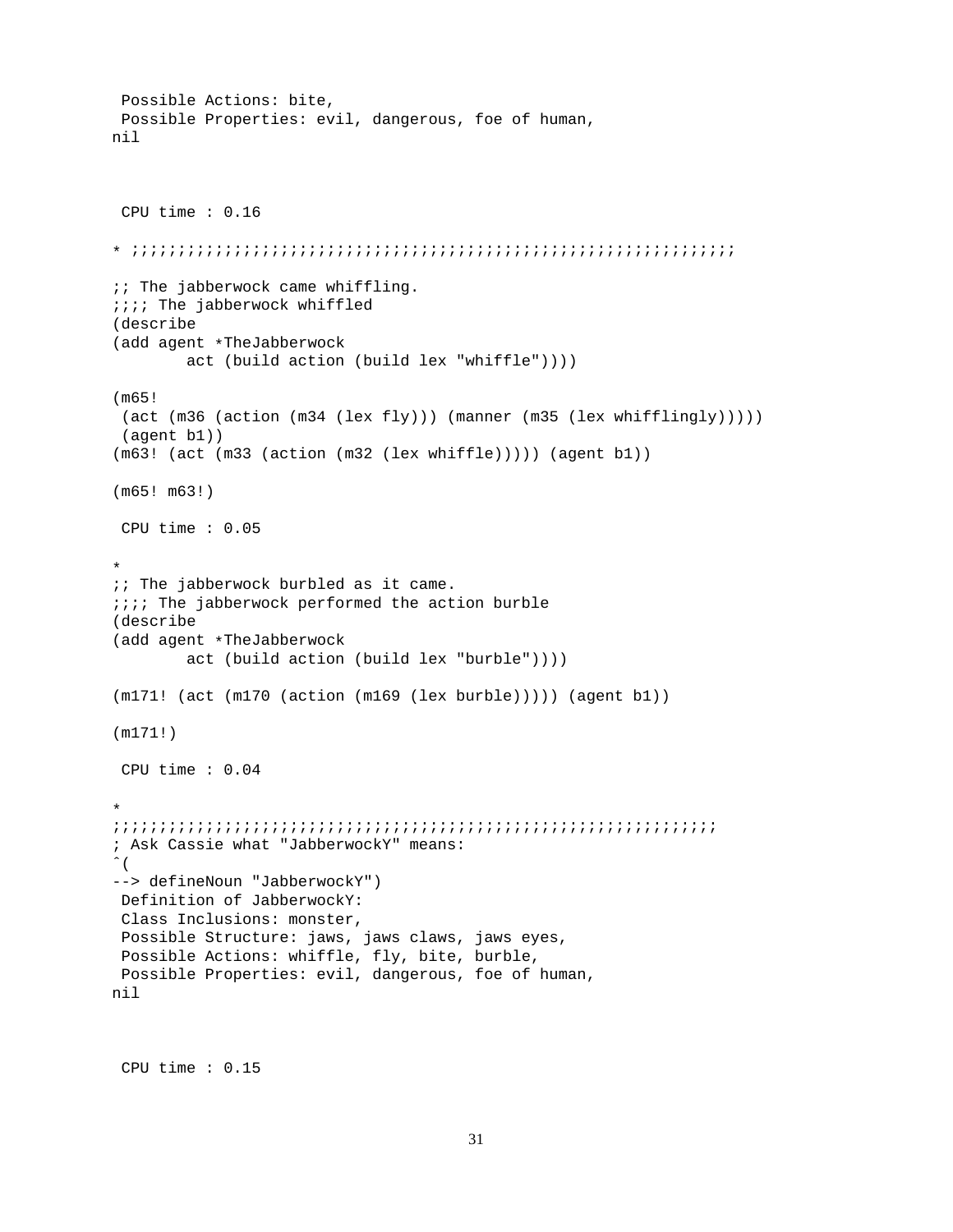```
* ;;;;;;;;;;;;;;;;;;;;;;;;;;;;;;;;;;;;;;;;;;;;;;;;;;;;;;;;;;;;;;;;;
;;;;;;;;;;;;;;;;;;;;;;;; STANZA 4 ;;;;;;;;;;;;;;;;;;;;;;;;
; One, two! One, two! And through and through
; The vorpal blade went snicker-snack!
; He left it dead, and with its head
; He went galumphing back.
;;;;;;;;;;;;;;;;;;;;;;;;;;;;;;;;;;;;;;;;;;;;;;;;;;;;;;;;;;;;;;;;;
:: The addressee killed the jabberwock with his sword.
;;;; The addressee killed the jabberwock
(describe
(add agent *addressee
        act (build action (build lex "kill")
                        object *TheJabberwock)) = Morte-de-Jabberwock)
(m174! (act (m173 (action (m172 (lex kill))) (object b1))) (agent b2))
(m174!)
CPU time : 0.02
*
;;;; The jabberwock is dead.
(describe
(add object *TheJabberwock
       state *dead))
(m175! (object b1))
(m175!)
CPU time : 0.03
*
;; The hero went galumphing home with the jabberwock's head.
iiii Something is a head
(describe
(add member #head
        class (build lex "head")) = something-is-a-head)
(m189! (act (m86 (action (m85 (lex bite))))) (agent b7))
(m185! (class (m6 (lex jaws))) (member b7))
(m176! (class (m12 (lex head))) (member b7))
(m189! m185! m176!)
CPU time : 0.60
*
;;;; The jabberwock has a head.
(describe
(add whole *TheJabberwock
       part *head))
```

```
32
```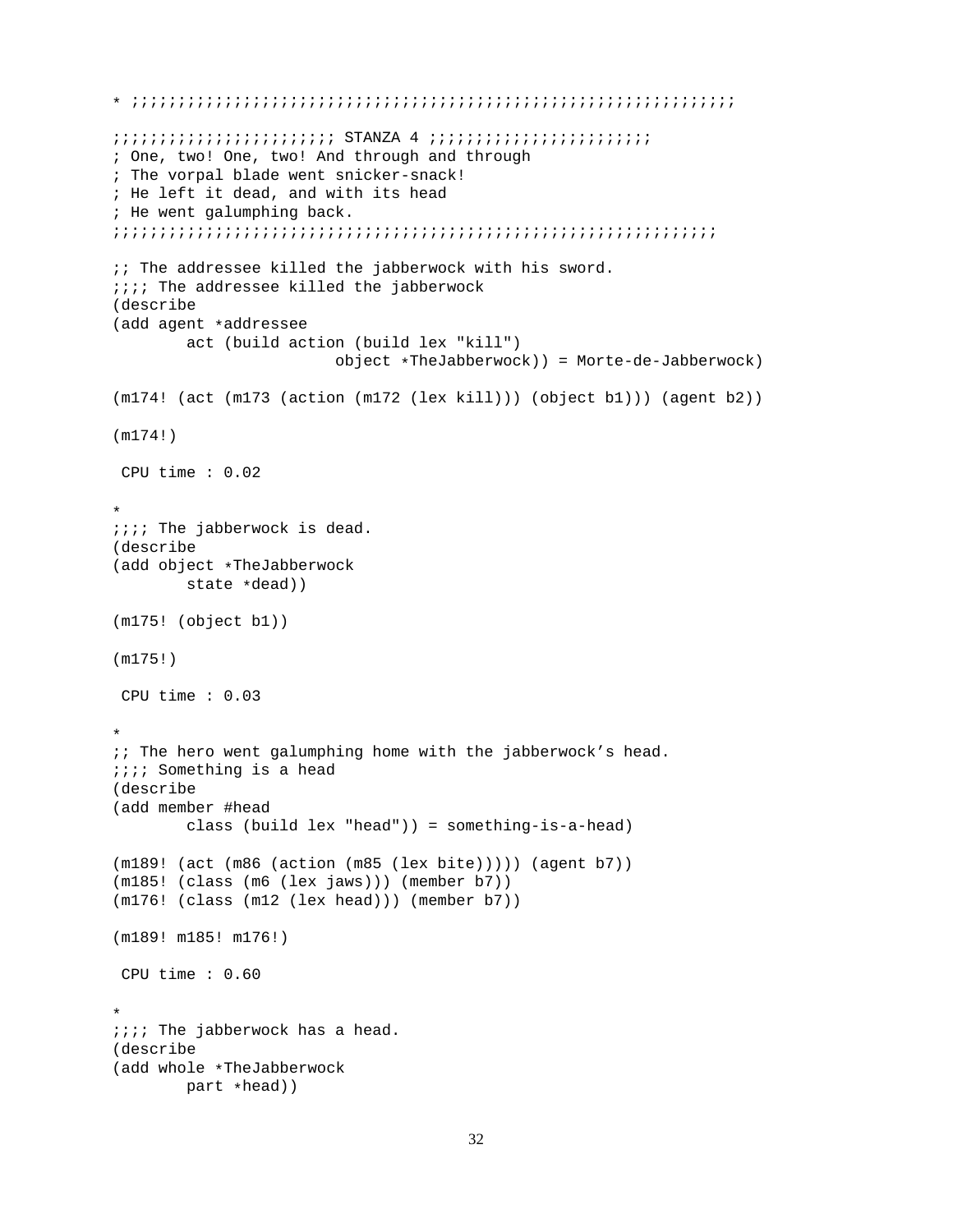```
(m192! (part b7) (whole b1))
(m105! (subclass (m15 (lex monster))) (superclass (m2 (lex animal))))
(m49! (subclass (m45 (lex JabberwockY))) (superclass (m2)))
(m192! m105! m49!)
CPU time : 0.06
*
;;;; The addressee took its head.
(describe
(add agent *addressee
        act (build action (build lex "take")
                        object *head)))
(m195! (act (m194 (action (m193 (lex take))) (object b7))) (agent b2))
(m195!)
CPU time : 0.02
*
;;;;;;;;;;;;;;;;;;;;;;;;;;;;;;;;;;;;;;;;;;;;;;;;;;;;;;;;;;;;;;;;;
; Ask Cassie what "JabberwockY" means:
\hat{\ } (
--> defineNoun "JabberwockY")
Definition of JabberwockY:
Class Inclusions: monster,
 Possible Structure: jaws, jaws claws, jaws eyes, jaws head,
 Possible Actions: whiffle, fly, bite, burble,
Possible Properties: evil, dangerous, foe of human,
nil
CPU time : 0.16
* ;;;;;;;;;;;;;;;;;;;;;;;;;;;;;;;;;;;;;;;;;;;;;;;;;;;;;;;;;;;;;;;;;
;;;; The addressee returned home with the head
;; The addressee returned home
(describe
(add agent *addressee
        act (build
                action (build lex "return")
                object #home)))
(m198! (act (m197 (action (m196 (lex return))) (object b8))) (agent b2))
(m198!)
CPU time : 0.02
```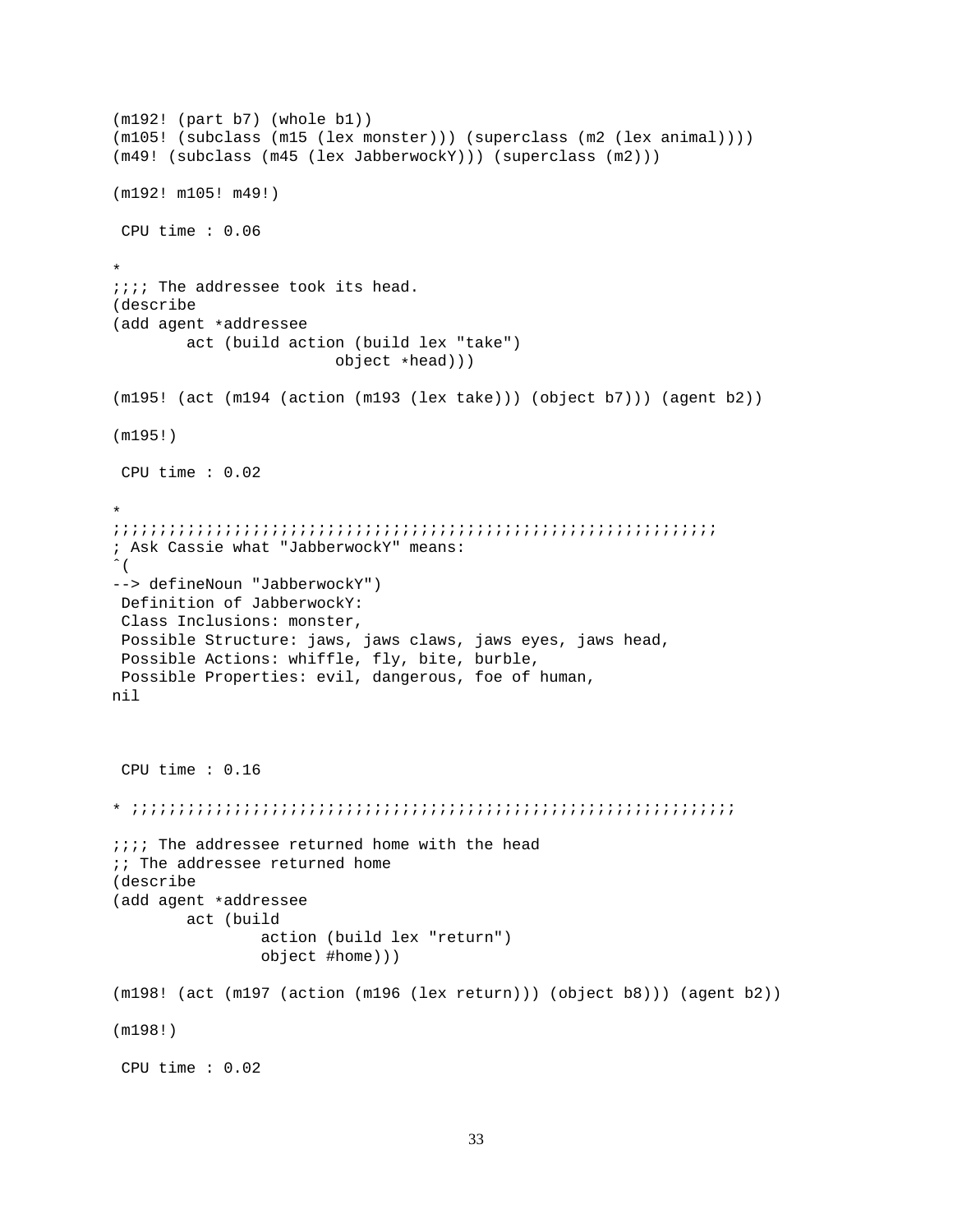```
*
;;;;;;;;;;;;;;;;;;;;;;;; STANZA 5 ;;;;;;;;;;;;;;;;;;;;;;;;
; ''And, has thou slain the jabberwock?
; Come to my arms, my beamish boy!
; O frabjous day! Callooh! Callay!''
; He chortled in his joy.
;;;;;;;;;;;;;;;;;;;;;;;;;;;;;;;;;;;;;;;;;;;;;;;;;;;;;;;;;;;;;;;;;
i: Killing the jabberwock made the old man happy.
iiii The death of the jabberwock pleased the old man
(describe
(add agent *Morte-de-Jabberwock
       act (build action (build lex "please")
                        object *old-man)))
(m201! (act (m200 (action (m199 (lex please)))))
 (agent
  (m174! (act (m173 (action (m172 (lex kill))) (object b1)))
   (\text{agent } b2)))
(m201!)
CPU time : 0.02
*
(describe *nodes)
(m201! (act (m200 (action (m199 (lex please)))))
(agent
  (m174! (act (m173 (action (m172 (lex kill))) (object b1)))
   (agent b2))))
(m198! (act (m197 (action (m196 (lex return))) (object b8))) (agent b2))
(m195! (act (m194 (action (m193 (lex take))) (object b7))) (agent b2))
(m192! (part b7) (whole b1))
(m189! (act (m86 (action (m85 (lex bite))))) (agent b7))
(m185! (class (m6 (lex jaws))) (member b7))
(m176! (class (m12 (lex head))) (member b7))
(m175! (object b1))
(m171! (act (m170 (action (m169 (lex burble))))) (agent b1))
(m166! (part (m165 (lex flame))) (whole b6))
(m164! (part b6) (whole b1))
(m161! (act (m86)) (agent b6))
(m157! (class (m6)) (member b6))
(m148! (class (m10 (lex eyes))) (member b6))
(m147! (object b1) (property (m40 (lex evil))))
(m146! (object1 b1) (object2 b2) (rel (m38 (lex foe of))))
(m145! (act (m144 (action (m143 (lex seek))) (object b1))) (agent b2))
(m142! (object (m122 (lex vorpal sword))) (possessor b2)
(rel (m123 (lex sword))))
(m141! (object (m122)) (property (m140 (lex vorpal))))
(m137! (act (m86)) (agent (m122)))
(m133! (class (m6)) (member (m122)))
(m124! (class (m123)) (member (m122)))
(m121! (object b2) (property (m39 (lex good))))
```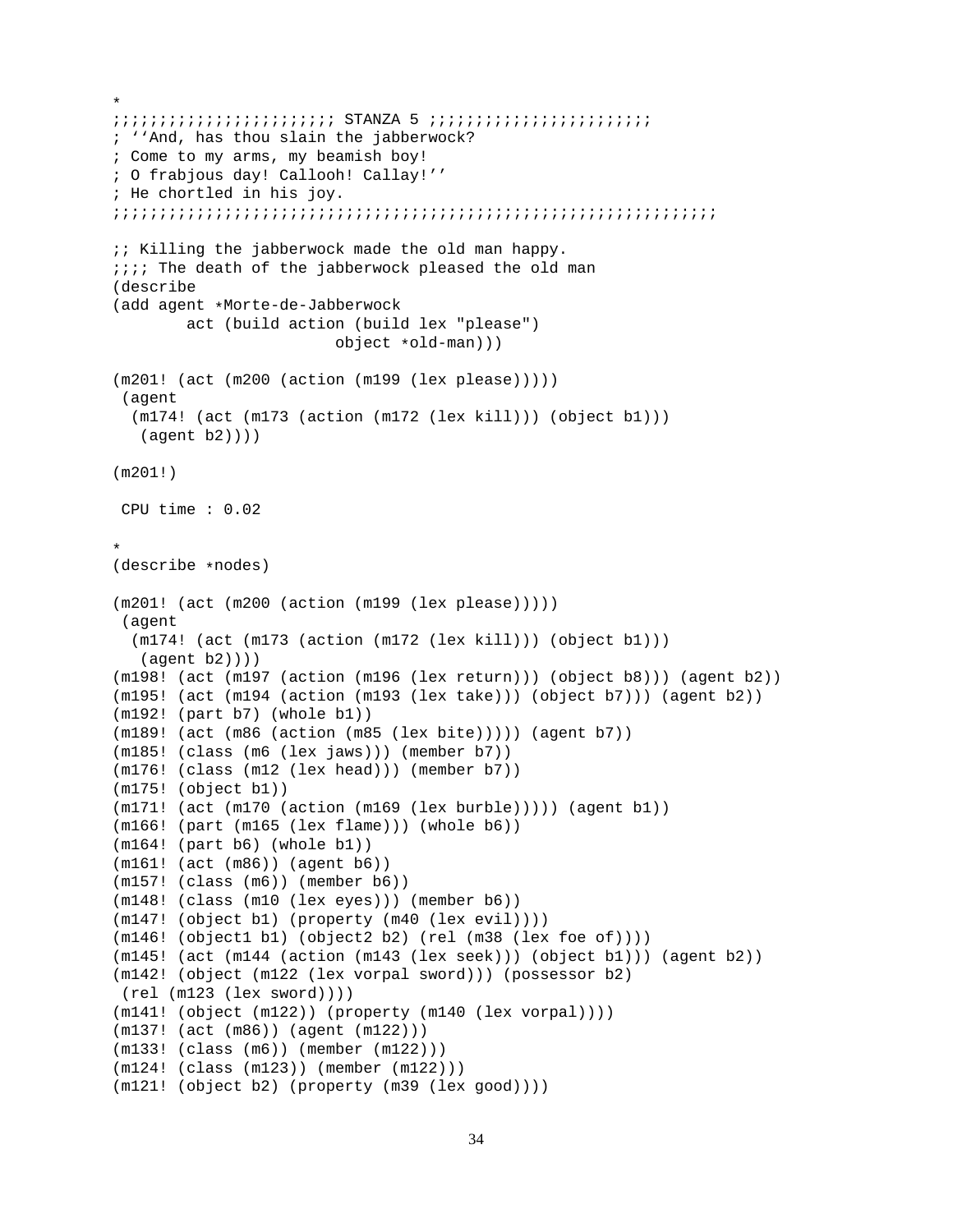```
(m120! (object b2) (property (m42 (lex main character))))
(m119!
 (act (m118 (action (m23 (lex beware)))
       (object (m116 (lex Jubjub bird)))))
 (agent b2))
(m117! (subclass (m116)) (superclass (m1 (lex bird))))
(m106! (subclass (m45 (lex JabberwockY)))
 (superclass (m15 (lex monster))))
(m105! (subclass (m15)) (superclass (m2 (lex animal))))
(m104! (forall v29) (ant (p105 (class (m8 (lex claws))) (member v29)))
 (cq (p106 (act (m29 (action (m28 (lex catch))))) (agent v29))))
(m103! (part b5) (whole b1))
(m102! (act (m29)) (agent b5))
(m101! (act (m86)) (agent b5))
(m99! (class (m6)) (member b5))
(m93! (object b5) (property (m14 (lex dangerous))))
(m90! (class (m8)) (member b5))
(m89! (act (m86)) (agent b1))
(m88! (act (m86)) (agent b4))
(p93! (act (m86)) (agent v18))
(m87! (for all v28) (ant (p91 (class (m6)) (member v28)))(cq (p92 (act (m86)) (agent v28))))
(m84! (part b4) (whole b1))
(m74! (class (m6)) (member b4))
(m73! (act (m72 (action (m23)) (object b1))) (agent b2))
(m71! (class (m19 (lex human))) (member b2))
(m70! (class (m19)) (member b3))
(m69! (object1 b2) (object2 b3) (rel (m21 (lex son of))))
(m68! (object b3) (proper-name Old Man))
(m67! (object b2) (proper-name George Spelvin))
(m65!
(act (m36 (action (m34 (lex fly)))) (manner (m35 (lex whifflingly)))))
(agent b1))
(m63! (act (m33 (action (m32 (lex whiffle))))) (agent b1))
(m59! (class (m6)) (member b1))
(p45! (part v18) (whole b1))
(m51! (class (m15)) (member b1))
(m49! (subclass (m45)) (superclass (m2)))
(m47! (object b1) (property (m14)))
(m46! (class (m45)) (member b1))
(m44! (object b1) (proper-name TheJabberwock))
(m43! (forall v25) (ant (p40 (object v25) (property (m42))))
(cq (p41 (object v25) (property (m39)))))
(m41! (forall v24 v23)
 (&ant (p38 (object v24) (property (m39)))
 (p37 (object1 v23) (object2 v24) (rel (m38))))
 (cq (p39 (object v23) (property (m40)))))
(m37! (forall v22) (ant (p35 (act (m33)) (agent v22)))
 (cq (p36 (act (m36)) (agent v22))))
(m31! (forall v21 v20)
 (&ant (p33 (object v21) (property (m14)))
 (p32 (part v21) (whole v20)))
 (cq (p34 (object v20) (property (m14)))))
(m30! (forall v19) (ant (p30 (act (m29)) (agent v19)))
```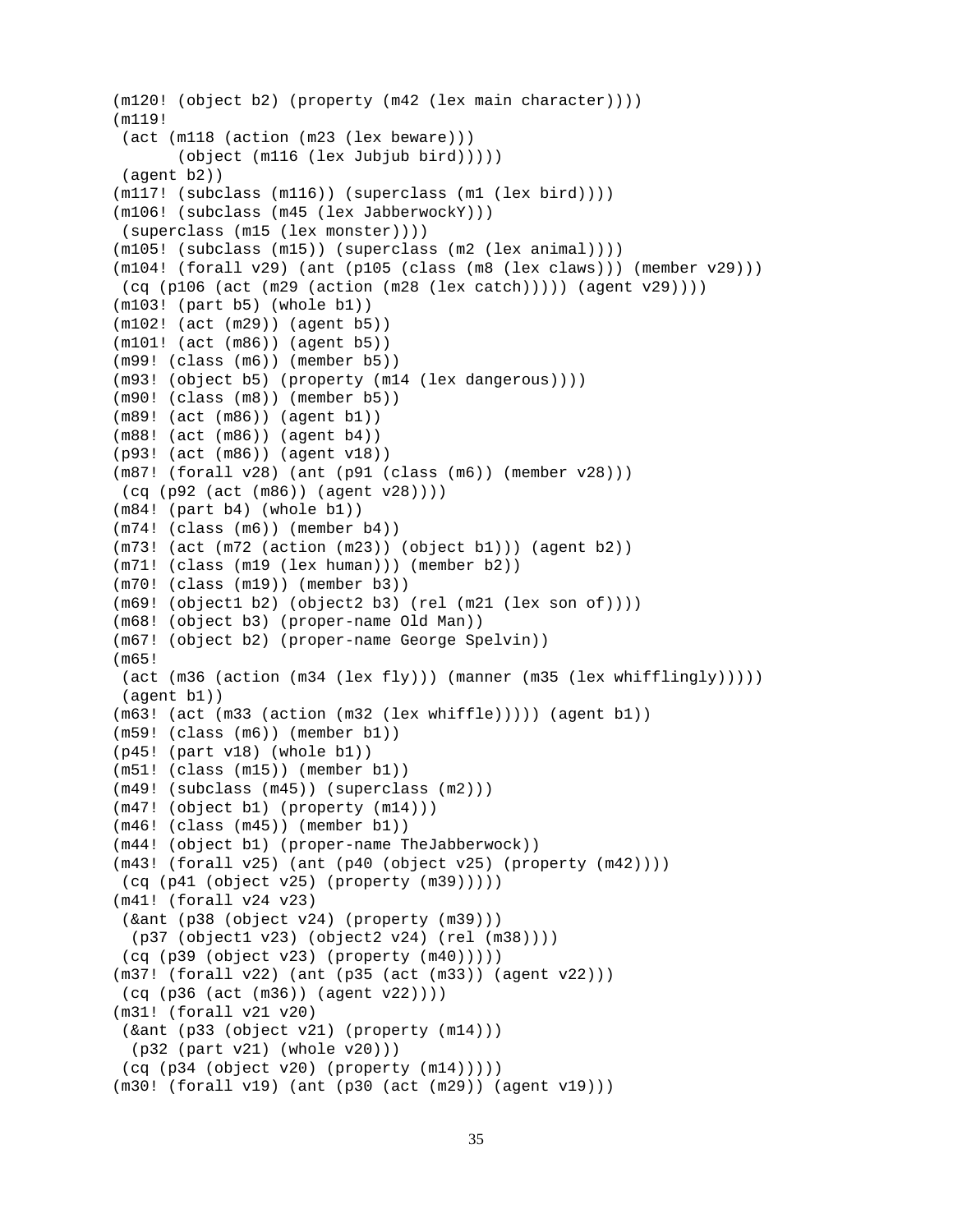```
(cq (p31 (object v19) (property (m14)))))
(m27! (forall v18 v17 v16)
 (&ant (p27 (subclass v17) (superclass (m2)))
  (p26 (class v17) (member v16)))
 (cq (p29! (class (m6)) (member v18)) (p28 (part v18) (whole v16))))(m26! (forall v15 v14) (ant (p23 (class (m2)) (member v14)))
 (cq (p25 (class (m6)) (member v15)) (p24 (part v15) (whole v14))))
(m25! (forall v13 v12 v11)
 (&ant (p21 (class v13) (member v11)) (p20 (part v12) (whole v11))
  (p19 (class (m6)) (member v12)))
 (cq (p22 (subclass v13) (superclass (m2)))))
(m24! (forall v10 v9 v8)
 (&ant (p16 (class v9) (member v10))
  (p15 (act (p14 (action (m23)) (object v9))) (agent v8)))
 (cq (p18 (act (p17 (action (m23)) (object v10))) (agent v8))))
(m22! (forall v7 v6) (ant (p11 (object1 v6) (object2 v7) (rel (m21))))
 (cq (p13 (class (m19)) (member v7)) (p12 (class (m19)) (member v6))))
(m20! (object (m19)) (property (m4 (lex animate))))
(m18! (forall v5 v4)
 (\deltaant (p9 (class v5) (member v4)) (p8 (class (m15)) (member v4)))
 (cq (p10 (subclass v5) (superclass (m15)))))
(m17! (forall v3 v2)
 (&ant (p6 (object v2) (property (m14)))
 (p5 (subclass v3) (superclass (m2))) (p4 (class v3) (member v2)))
 (cq (p7 (class (m15)) (member v2))))
(m16! (forall v1)
 (&ant (p2 (object v1) (property (m14))) (p1 (class (m2)) (member v1)))
 (cq (p3 (class (m15)) (member v1))))(m13! (part (m12)) (whole (m2)))
(m11! (part (m10)) (whole (m2)))
(m9! (part (m8)) (whole (m2)))
(m7! (part (m6)) (whole (m2)))
(m5! (object (m2)) (property (m4)))
(m3! (subclass (m1)) (superclass (m2)))
```
(m201! m200 m199 please m198! m197 b8 m196 return m195! m194 m193 take m192! m189! m185! m176! b7 m175! m174! m173 m172 kill m171! m170 m169 burble m166! m165 flame m164! m161! m157! m148! b6 m147! m146! m145! m144 m143 seek m142! m141! m140 vorpal m137! m133! m124! m123 sword m122 vorpal sword m121! m120! m119! m118 m117! m116 Jubjub bird m106! m105! m104! p106 p105 v29 m103! m102! m101! m99! m93! m90! b5 m89! m88! p93! m87! p92 m86 m85 bite p91 v28 m84! m74! b4 m73! m72 m71! m70! m69! m68! Old Man b3 m67! George Spelvin b2 m65! m63! m59! p45! m51! m49! m47! m46! m45 JabberwockY m44! TheJabberwock b1 m43! p41 p40 m42 main character v25 m41! p39 m40 evil p38 m39 good p37 m38 foe of v24 v23 m37! p36 m36 m35 whifflingly m34 fly p35 m33 m32 whiffle v22 m31! p34 p33 p32 v21 v20 m30! p31 p30 m29 m28 catch v19 m27! p29! p28 p27 p26 v18 v17 v16 m26! p25 p24 p23 v15 v14 m25! p22 p21 p20 p19 v13 v12 v11 m24! p18 p17 p16 p15 p14 m23 beware v10 v9 v8 m22! p13 p12 p11 m21 son of v7 v6 m20! m19 human m18! p10 p9 p8 v5 v4 m17! p7 p6 p5 p4 v3 v2 m16! p3 m15 monster p2 m14 dangerous p1 v1 m13! m12 head m11! m10 eyes m9! m8 claws m7! m6 jaws m5! m4 animate m3! m2 animal m1 bird)

CPU time : 0.04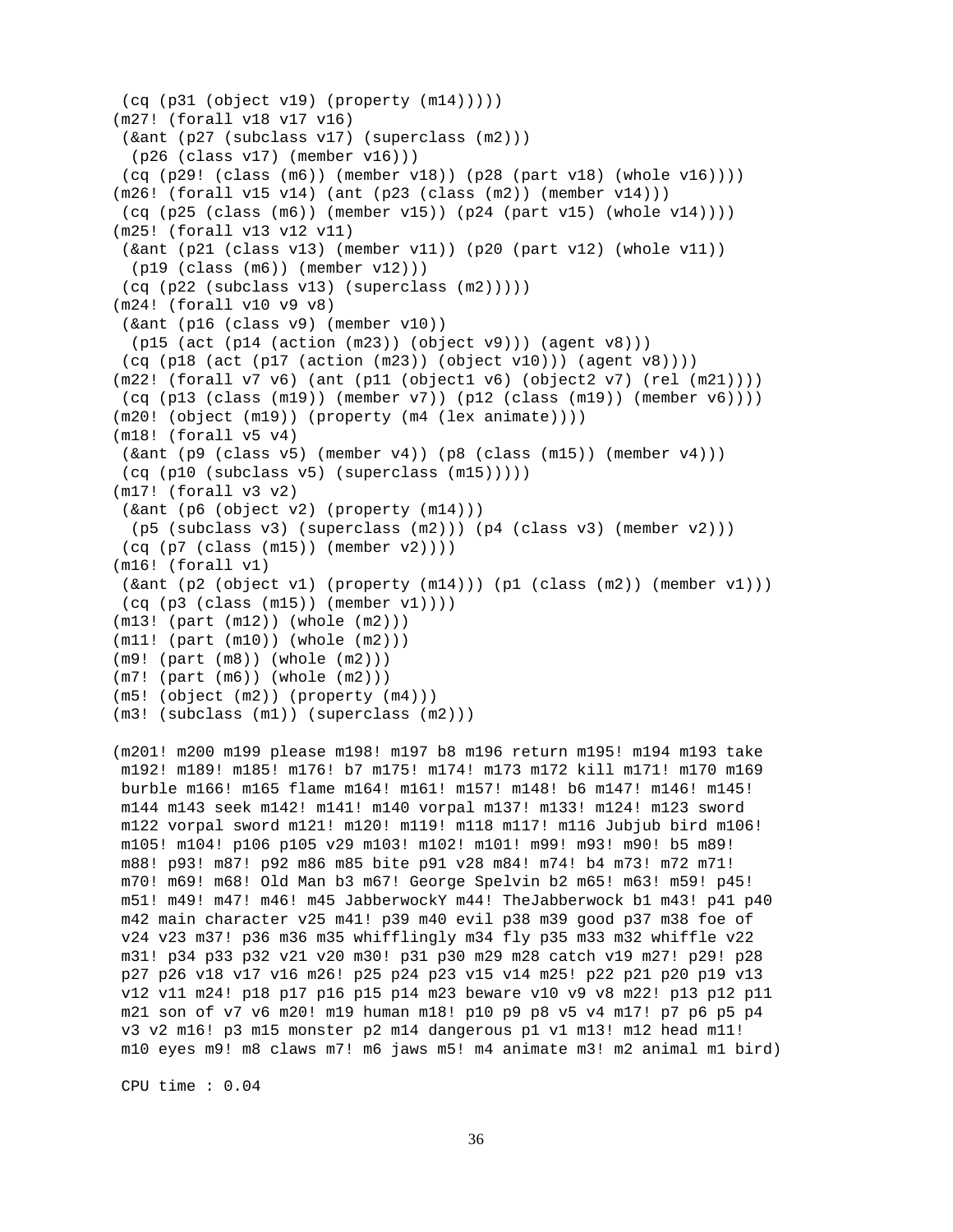```
*
;;;;;;;;;;;;;;;;;;;;;;;;;;;;;;;;;;;;;;;;;;;;;;;;;;;;;;;;;;;;;;;;;
; Ask Cassie what "JabberwockY" means:
\hat{\ } (
--> defineNoun "JabberwockY")
Definition of JabberwockY:
Class Inclusions: monster,
Possible Structure: jaws, jaws claws, jaws eyes, jaws head,
Possible Actions: whiffle, fly, bite, burble,
 Possible Properties: evil, dangerous, foe of human,
nil
CPU time : 0.16
* ;;;;;;;;;;;;;;;;;;;;;;;;;;;;;;;;;;;;;;;;;;;;;;;;;;;;;;;;;;;;;;;;;
End of /home/lingrad/pmheider/courses/CSE727/word/jabberwock.demo demonstration.
CPU time : 5.31
* (lisp)
"End of SNePS"
cl-user(3): :exit
; Exiting
pollux {˜/courses/CSE727/word} > exit
```
script done on Thu May 10 03:33:06 2007

exit